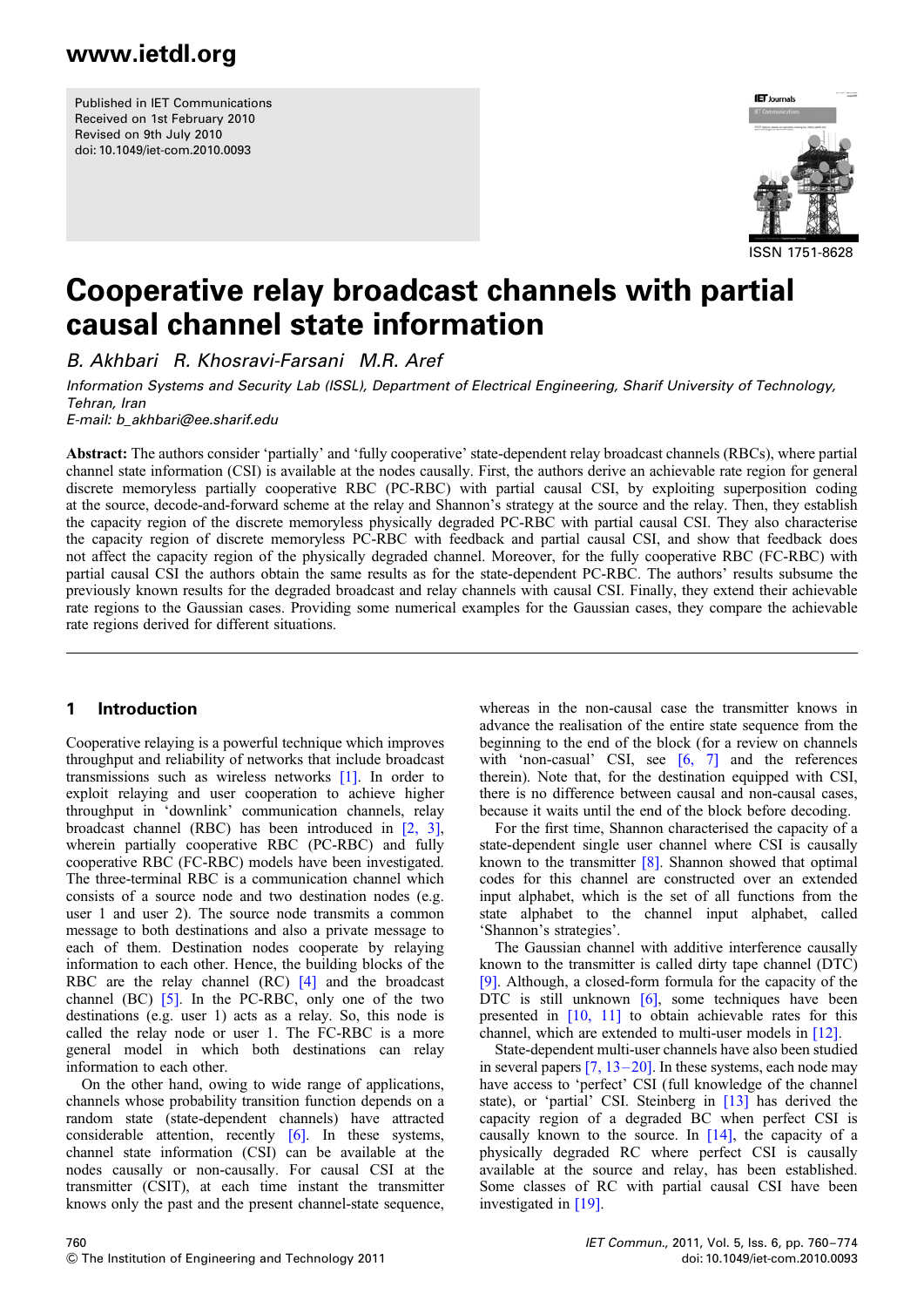<span id="page-1-0"></span>In this study, we consider state-dependent PC-RBC and FC-RBC where partial CSI is causally known to the nodes. In the sequel, we refer to these channels as PC-RBC (FC-RBC) with partial causal CSI, or as state-dependent PC-RBC (FC-RBC) in brief. First, we derive an achievable rate region for general discrete memoryless PC-RBC with partial causal CSI. Our achievability proof is based on using Shannon's strategy [\[8\]](#page-13-0) at the source and the relay which are informed of CSI, superposition coding [\[5\]](#page-13-0) and regular encoding/sliding-window decoding [\[1\].](#page-13-0) Moreover, we consider PC-RBC with feedback and partial casual CSI. In the state-dependent PC-RBC with feedback, we assume that the output at user 2 is provided to user 1 and the outputs at both users are provided to the source (as in  $[2]$ ). Also, in our model for the statedependent PC-RBC with feedback, we assume that the available CSI at user 2 is fed back to user 1, and the available CSI at both users are provided to the source, all through perfect feedback links. For the general discrete memoryless state-dependent PC-RBC with feedback as defined above, we establish the capacity region. This derived capacity region for the state-dependent PC-RBC with feedback is an outer bound on the capacity region of the general state-dependent PC-RBC, and coincides with our derived achievable rate region for the state-dependent PC-RBC in the physically degraded case. Hence, the capacity region of the discrete memoryless physically degraded PC-RBC with partial causal CSI is also established, and it is shown that feedback does not affect the capacity region of it.

Thereafter, we consider state-dependent FC-RBC with and without feedback. All results for the state-dependent PC-RBC with and without feedback are correspondingly generalised to the state-dependent FC-RBC with and without feedback. In particular, we derive an achievable rate region for general discrete memoryless FC-RBC with partial causal CSI, and establish the capacity region of the physically degraded channel. The capacity region of the discrete memoryless FC-RBC with feedback and partial causal CSI is also established, and it is shown that feedback does not increase the capacity region in the physically degraded case.

We also show that our results for PC-RBC and FC-RBC with partial causal CSI, include different situations in which perfect causal CSI is available at some or all of the nodes in these channels, as special cases. Our results also can readily be applied to the RC with causal CSI, as a special case of PC-RBC, when only a private message is sent to user 2. They can also be applied to the BC with causal CSI when user 1 only decodes its message but does not relay information to user 2.

We then extend our achievable rate regions to the Gaussian PC-RBC and FC-RBC with additive Gaussian interference

modelled as channel state. Our achievable rate regions are based on the compensation strategy which has been proposed in [\[10\]](#page-13-0) to obtain an achievable rate for the DTC. In the compensation scheme, the transmitter expends part of its power to clean the known interference from the channel, and uses the remaining power for information transmission. Providing some numerical examples for the Gaussian cases, we compare the achievable rate regions derived for different situations.

The rest of the study is organised as follows. In Section 2, channel models and definitions are presented. In Section 3, we investigate the discrete memoryless state-dependent PC-RBC. The discrete memoryless state-dependent FC-RBC is addressed in Section 4. The Gaussian cases are investigated in Section 5. The study is concluded in Section 6.

### 2 Definitions and channel models

Throughout this study, the following notations are used: upper case letters (e.g.  $X$ ) are used to denote random variables (RVs), and their realisations are shown by lower case letters (e.g. x).  $X_i^j$ indicates a sequence of RVs  $(X_i, X_{i+1}, \ldots, X_j)$ . For brevity,  $X^j$ is used instead of  $X_1^j$ .  $p_X(x)$  denotes the probability mass function (p.m.f.) of the RV X on a set X, where subscript X is occasionally omitted.  $A^n_{\epsilon}(X, Y)$  denotes the set of all jointly  $\epsilon$ -typical sequences of length *n* based on  $p(x, y)$  [\[21\]](#page-13-0), which is abbreviated by  $A_{\epsilon}^{n}$  in the sequel.  $\mathcal{N}(0, \sigma^{2})$  denotes the Gaussian distribution with zero mean and variance  $\sigma^2$ .

### 2.1 State-dependent PC-RBC

Definition 1: A discrete memoryless state-dependent PC-RBC (see Fig. 1) is denoted by  $(\mathcal{X}, \mathcal{X}_1, \mathcal{S}_c, p(s_c), p(y_1, y_2|x,$  $x_1, s_c$ ,  $y_1, y_2$ , where  $p(y_1, y_2|x, x_1, s_c)$  is the probability transition function of the channel,  $\overline{X} \in \mathcal{X}$  and  $\overline{X_1} \in \mathcal{X}_1$  are the source and user 1 (the relay) inputs, respectively,  $Y_1 \in \mathcal{Y}_1$  and  $Y_2 \in \mathcal{Y}_2$  are the channel outputs at user 1 (the relay) and user 2, respectively. All the alphabet sets are of finite size. It should be noted that in this channel, user 1 acts as a relay too, so we refer to it as 'user 1' or as 'the relay'. The source sends a common message  $W_0$ , which is decoded by both users, and private messages  $W_1$  and  $W_2$ which are decoded by user 1 and user 2, respectively. Therefore  $(\hat{W}_0^{(1)}, \hat{W}_1)$  and  $(\hat{W}_0^{(2)}, \hat{W}_2)$  are the estimated messages at user 1 and user 2, respectively. Similar to the model considered in [\[22\]](#page-14-0) for the state-dependent single user channel, here we assume that the underlying channel is



Fig. 1 State-dependent PC-RBC

Dotted lines show that the transmitter, user 1 and user 2 have access to  $S_0$ ,  $S_1$  and  $S_2$ , respectively, which are parts of the channel state  $S_c$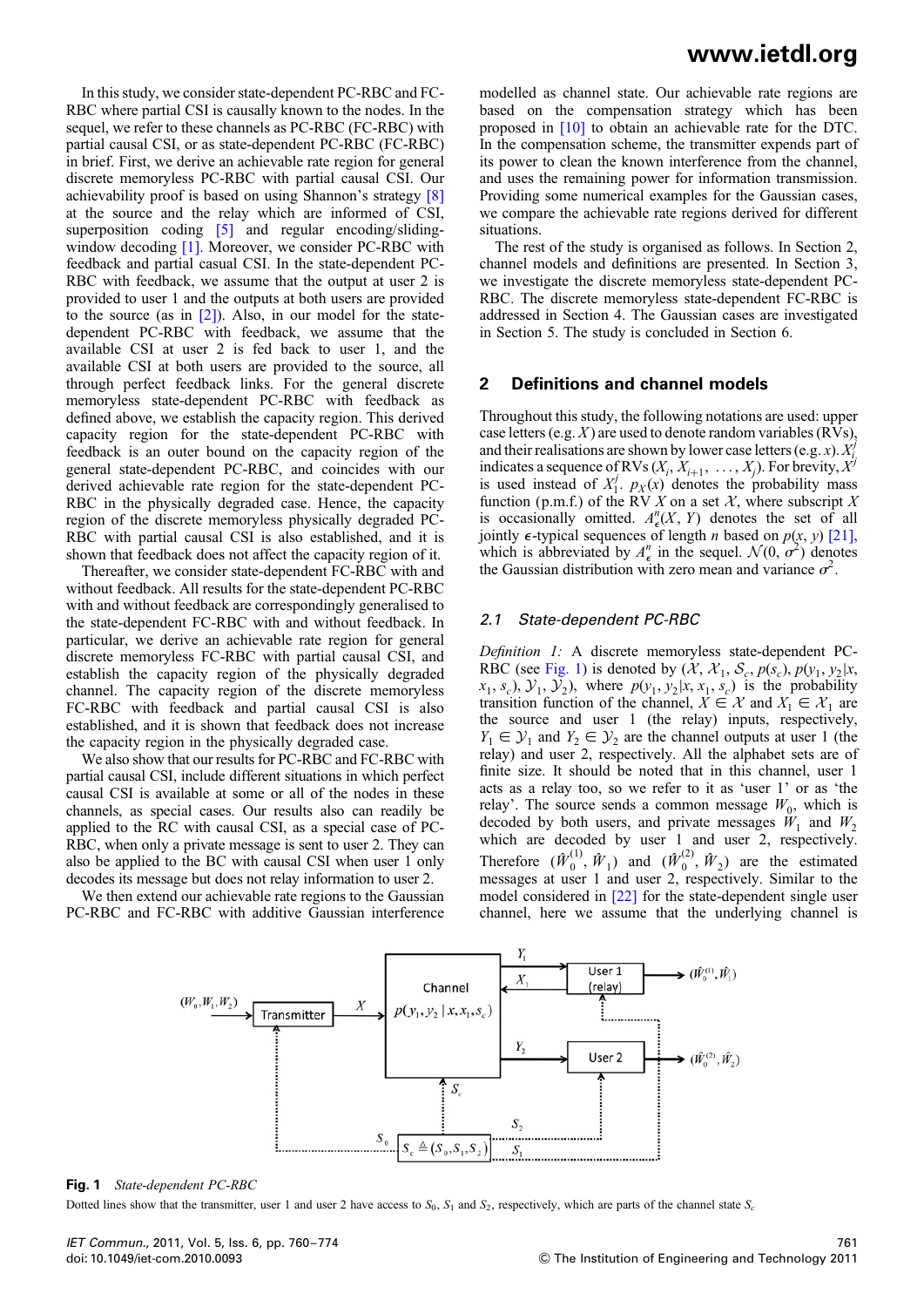governed by a triple state, that is

$$
S_c \triangleq (S_0, S_1, S_2)
$$

where  $S_0$  is available causally at the transmitter, and  $S_1$  and  $S_2$ are available causally at user 1 and user 2, respectively. By dotted lines in [Fig. 1](#page-1-0), we show that the transmitter, user 1 and user 2 have access to  $S_0$ ,  $S_1$  and  $S_2$ , respectively, which are parts of the channel state  $S_c$ . The CSI available at the source, user 1 and user 2 are perfect if  $S_0 = S_1 = S_2 = S_c$ .

The channel state process is assumed to be independent identically distributed (i.i.d.), and is drawn according to the known distribution  $p(s<sub>c</sub>)$  as follows

$$
p(scn) \triangleq p(s0n, s1n, s2n) = \prod_{t=1}^{n} p(s0,t, s1,t, s2,t), \quad n \ge 1
$$

Definition 2: A  $((2^{nR_0}, 2^{nR_1}, 2^{nR_2}), n)$  code for a PC-RBC with partial causal CSI consists of the following:

• Three message sets  $W_0 = \{1, \ldots, 2^{nR_0}\}, W_1 =$  $\{1, \ldots, 2^{nR_1}\}$  and  $W_2 = \{1, \ldots, 2^{nR_2}\}$ , and three independent messages  $W_0$ ,  $W_1$  and  $W_2$  that are uniformly distributed over  $W_0$ ,  $W_1$  and  $W_2$ , respectively.

• An encoder at the source

$$
\phi_t: \mathcal{W}_0 \times \mathcal{W}_1 \times \mathcal{W}_2 \times \mathcal{S}_0' \to \mathcal{X},
$$
  

$$
X_t = \phi_t(W_0, W_1, W_2, S_0') \text{ for } t = 1, \dots, n
$$

• A sequence of encoding functions at the relay (user 1)

$$
\phi_{1,t}: \mathcal{Y}_1^{t-1} \times \mathcal{S}_1^t \to \mathcal{X}_1,
$$
  
\n $X_{1,t} = \phi_{1,t}(Y_1^{t-1}, \mathcal{S}_1^t)$  for  $t = 1, ..., n$ 

• Two decoding functions,  $\mathcal{D}_1$  and  $\mathcal{D}_2$ , where  $\mathcal{D}_i$  at user i,  $i = 1, 2$ , is defined as

$$
\mathcal{D}_i: \mathcal{Y}_i^n \times \mathcal{S}_i^n \to \mathcal{W}_0 \times \mathcal{W}_i, \text{ s.t. } (\hat{W}_0^{(i)}, \hat{W}_i) = \mathcal{D}_i(Y_i^n, S_i^n)
$$

Thus, the joint p.m.f. of the PC-RBC with partial causal CSI is given by

$$
p(w_0, w_1, w_2, s_0^n, s_1^n, s_2^n, x^n, x_1^n, y_1^n, y_2^n)
$$
  
=  $p(w_0)p(w_1)p(w_2)\prod_{t=1}^n [p(s_{0,t}, s_{1,t}, s_{2,t})p(x_t|w_0, w_1, w_2, s_0^n)]$   
 $\times p(x_t|y_t^{t-1}, s_t^t)p(y_t, y_t|y_t, x_t, s_0, s_0, s_0^n)]$  (1)

$$
\times p(x_{1,t}|y_1^{t-1}, s_1')p(y_{1,t}, y_{2,t}|x_t, x_{1,t}, s_{0,t}, s_{1,t}, s_{2,t})]
$$
(1)

The probability of error when the message triple  $(w_0, w_1, w_2)$ is sent, is defined as

$$
P_e^{(n)}(w_0, w_1, w_2) = \Pr((\hat{W}_0^{(1)}, \hat{W}_1) \neq (w_0, w_1) \text{ or } (\hat{W}_0^{(2)}, \hat{W}_2) \neq (w_0, w_2) | (w_0, w_1, w_2) \text{ is sent})
$$

The average probability of error is given by

$$
P_e^{(n)} = \frac{1}{2^{nR_0} 2^{nR_1} 2^{nR_2}} \sum_{w_0=1}^{2^{nR_0}} \sum_{w_1=1}^{2^{nR_1}} \sum_{w_2=1}^{2^{nR_2}} P_e^{(n)}(w_0, w_1, w_2)
$$
 (2)

*Definition 3:* The rate tuple  $(R_0, R_1, R_2)$  is said to be achievable for the PC-RBC with causal CSI, if there exists a sequence of  $((2^{nR_0}, 2^{nR_1}, 2^{nR_2}), n)$  codes with average probability of error  $P_e^{(n)} \to 0$  as  $n \to \infty$ . The capacity region is the closure of the set of all achievable rate tuples  $(R_0, R_1, R_2)$ .

In the following, we define the physically degraded statedependent PC-RBC. Note that the physically degraded BC [\[5\]](#page-13-0) has been defined such that the better receiver can also decode the message intended for the weaker receiver in addition to its own message. Similarly, to define the physically degraded state-dependent PC-RBC we look for conditions under which the better receiver can also decode the message of the weaker receiver. Since the state-dependent PC-RBC is completely described by the conditional p.m.f.  $p(y_1, y_2|x, x_1, s_0, s_1, s_2)$ and the p.m.f. of the channel state  $p(s_0, s_1, s_2)$ , the conditions should be determined by applying constraints on these p.m.s. Based on these issues, we define the physically degraded state-dependent PC-RBC as follows:

Definition 4: The discrete memoryless state-dependent PC-RBC with conditional p.m.f.  $p(y_1, y_2|x, x_1, s_c)$ , where  $S_c \triangleq (S_0, S_1, S_2)$ , is said to be physically degraded if the following conditions are satisfied simultaneously:

•  $H(S_2|S_1) = 0$ , or equivalently  $S_2$  is a deterministic function of  $S_1$ . In fact, this constraint results in a situation where user 1 can perceive the CSI available at user 2.

• The conditional p.m.f. of the channel satisfies

$$
p(y_1, y_2 | x, x_1, s_0, s_1, s_2) = p(y_1 | x, x_1, s_0, s_1, s_2) p(y_2 | y_1, x_1, s_1)
$$
\n(3)

### 2.2 State-dependent PC-RBC with feedback

We also consider the PC-RBC with feedback and partial causal CSI (see [Fig. 2](#page-3-0)), where at each time instant  $t$ , the output sequence at user 2 up to the time instant  $t - 1$ , that is,  $y_2^{t-1}$ , and its CSI, that is,  $s_2^{t-1}$ , are provided to user 1. Moreover, the outputs and also the available channel states at both users 1 and 2, that is,  $(s_1^{t-1}, y_1^{t-1}, s_2^{t-1}, y_2^{t-1})$ , are provided to the transmitter through perfect feedback links. In [Fig. 2](#page-3-0), dashed lines indicate the feedback from user 2 to user 1, and from both users to the transmitter.

So, the joint p.m.f. of the PC-RBC with feedback and partial causal CSI is given by

$$
p(w_0, w_1, w_2, s_0^n, s_1^n, s_2^n, x^n, x_1^n, y_1^n, y_2^n)
$$
  
=  $p(w_0)p(w_1)p(w_2)\prod_{t=1}^n [p(s_{0,t}, s_{1,t}, s_{2,t})$   
 $\times p(x_t|w_0, w_1, w_2, s_0^t, s_1^{t-1}, y_1^{t-1}, s_2^{t-1}, y_2^{t-1})$   
 $\times p(x_{1,t}|y_1^{t-1}, s_1^t, y_2^{t-1}, s_2^{t-1})$   
 $\times p(y_{1,t}, y_{2,t}|x_t, x_{1,t}, s_{0,t}, s_{1,t}, s_{2,t})]$  (4)

The average probability of error for the state-dependent PC-RBC with feedback is defined the same as (2).

### 2.3 State-dependent FC-RBC

Definition 5: A discrete memoryless state-dependent FC-RBC (see [Fig. 3\)](#page-3-0) is denoted by  $(\mathcal{X}, \mathcal{X}_1, \mathcal{X}_2, \mathcal{S}_c, p(s_c), p(y_1, y_2|x,$ 

 $\degree$  The Institution of Engineering and Technology 2011 doi: 10.1049/iet-com.2010.0093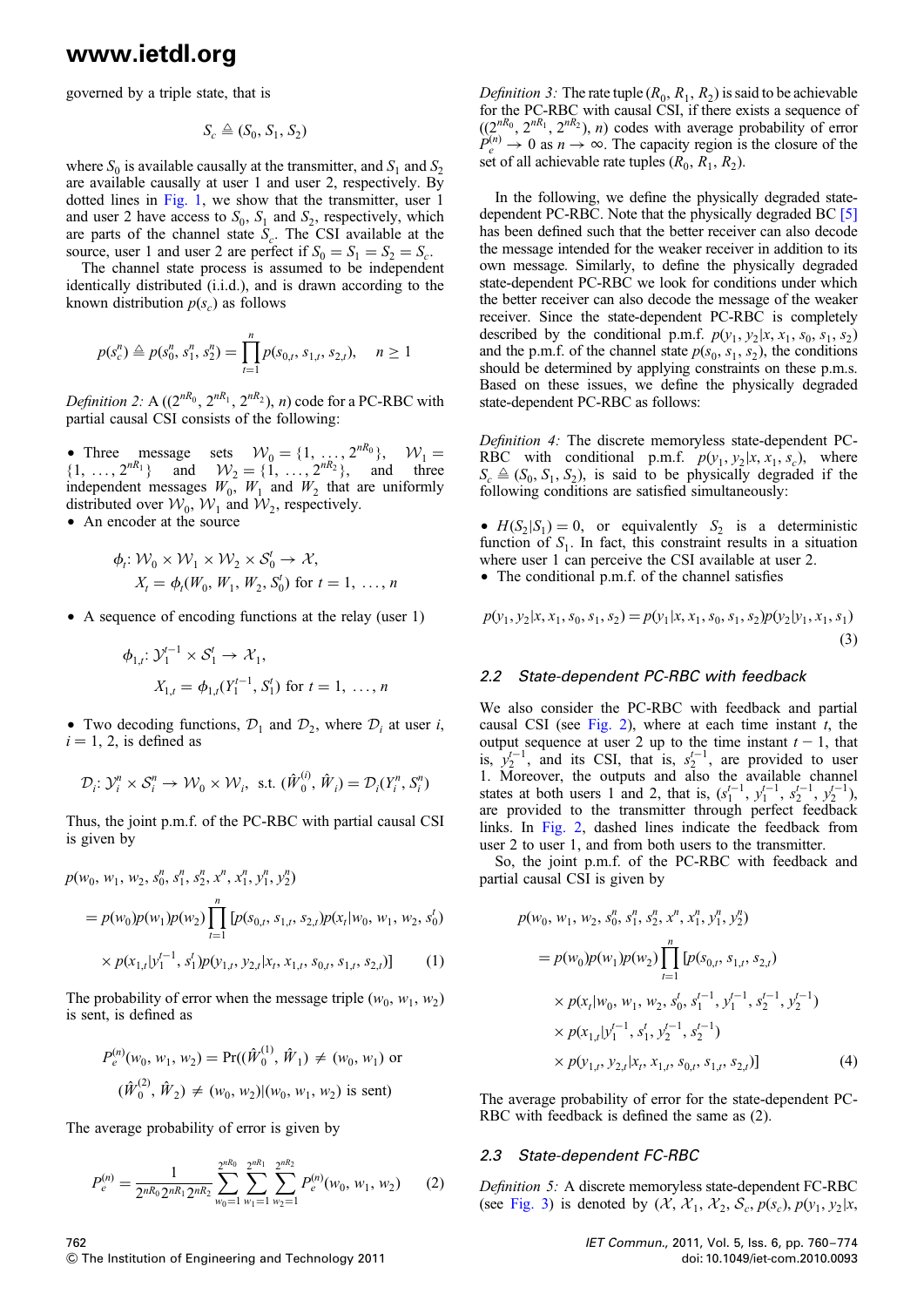<span id="page-3-0"></span>

Fig. 2 State-dependent PC-RBC with feedback

Dotted lines show that the transmitter, user 1 and user 2 have access to  $S_0$ ,  $S_1$  and  $S_2$ , respectively, which are parts of the channel state  $S_c$ . Dashed lines indicate feedback



### Fig. 3 State-dependent FC-RBC

Dotted lines show that the transmitter, user 1 and user 2 have access to  $S_0$ ,  $S_1$  and  $S_2$ , respectively, which are parts of the channel state  $S_c$ 

 $x_1, x_2, s_c$ ,  $y_1, y_2$ , where  $p(y_1, y_2 | x, x_1, x_2, s_c)$  is the probability transition function of the channel,  $X \in \mathcal{X}$  is the source input,  $X_1 \in \mathcal{X}_1$  and  $X_2 \in \mathcal{X}_2$  are the user 1 and user 2 inputs, respectively.  $Y_1 \in \mathcal{Y}_1$  and  $Y_2 \in \mathcal{Y}_2$  are the channel outputs at user 1 and user 2, respectively. All the alphabet sets are of finite size. In fact, the state-dependent FC-RBC has the same definition as the state-dependent PC-RBC except that in FC-RBC there are two relay sender alphabets  $\mathcal{X}_1$ ,  $\mathcal{X}_2$ , each corresponds to the related user. Since user 2 acts as a relay too, we refer to it as 'user 2' or 'relay 2' (see Fig. 3). As in the state-dependent PC-RBC, we also assume that the statedependent FC-RBC is governed by a triple state, that is,  $S_c \triangleq (S_0, S_1, S_2)$ , where  $S_0$  is available at the transmitter,  $S_1$ is available at user 1 and  $S_2$  is available at user 2. The CSI available at the source, user 1 and user 2 are perfect if  $S_0 = S_1 = S_2 = S_c$ .

For the state-dependent FC-RBC, definition of a  $((2^{nR_0}, 2^{nR_1}, 2^{nR_2}), n)$  code is the same as Definition 2 except that a sequence of encoding functions at relay 2 (user 2) is defined as well, where for causal CSI they are as follows

$$
\phi_{2,t}: \mathcal{Y}_2^{t-1} \times \mathcal{S}_2^t \to \mathcal{X}_2, \quad X_{2,t} = \phi_{2,t}(Y_2^{t-1}, S_2^t)
$$
  
for  $t = 1, ..., n$ 

Therefore, the joint p.m.f. of the FC-RBC with partial causal

CSI is as follows

$$
p(w_0, w_1, w_2, s_0^n, s_1^n, s_2^n, x^n, x_1^n, x_2^n, y_1^n, y_2^n)
$$
  
=  $p(w_0)p(w_1)p(w_2)\prod_{t=1}^n [p(s_{0,t}, s_{1,t}, s_{2,t})p(x_t|w_0, w_1, w_2, s_0^t)$   
 $\times p(x_{1,t}|y_1^{t-1}, s_1^t)p(x_{2,t}|y_2^{t-1}, s_2^t)$   
 $\times p(y_{1,t}, y_{2,t}|x_t, x_{1,t}, x_{2,t}, s_{0,t}, s_{1,t}, s_{2,t})]$  (5)

The average probability of error for the state-dependent FC-RBC is defined the same as (2). Now, similar to Definition 4 we define the physically degraded state-dependent FC-RBC as follows:

Definition 6: The discrete memoryless state-dependent FC-RBC with conditional p.m.f.  $p(y_1, y_2|x, x_1, x_2, s_c)$  where  $S_c \triangleq (S_0, S_1, S_2)$ , is said to be physically degraded if the following conditions are satisfied simultaneously:

•  $H(S_2|S_1) = 0$ , or equivalently  $S_2$  is a deterministic function of  $S<sub>1</sub>$ . This constraint results in the situation where user 1 can perceive the CSI available at user 2.

• The conditional p.m.f. of the channel satisfies

$$
p(y_1, y_2 | x, x_1, x_2, s_0, s_1, s_2) = p(y_1 | x, x_1, x_2, s_0, s_1, s_2)
$$
  
 
$$
\times p(y_2 | y_1, x_1, x_2, s_1)
$$
 (6)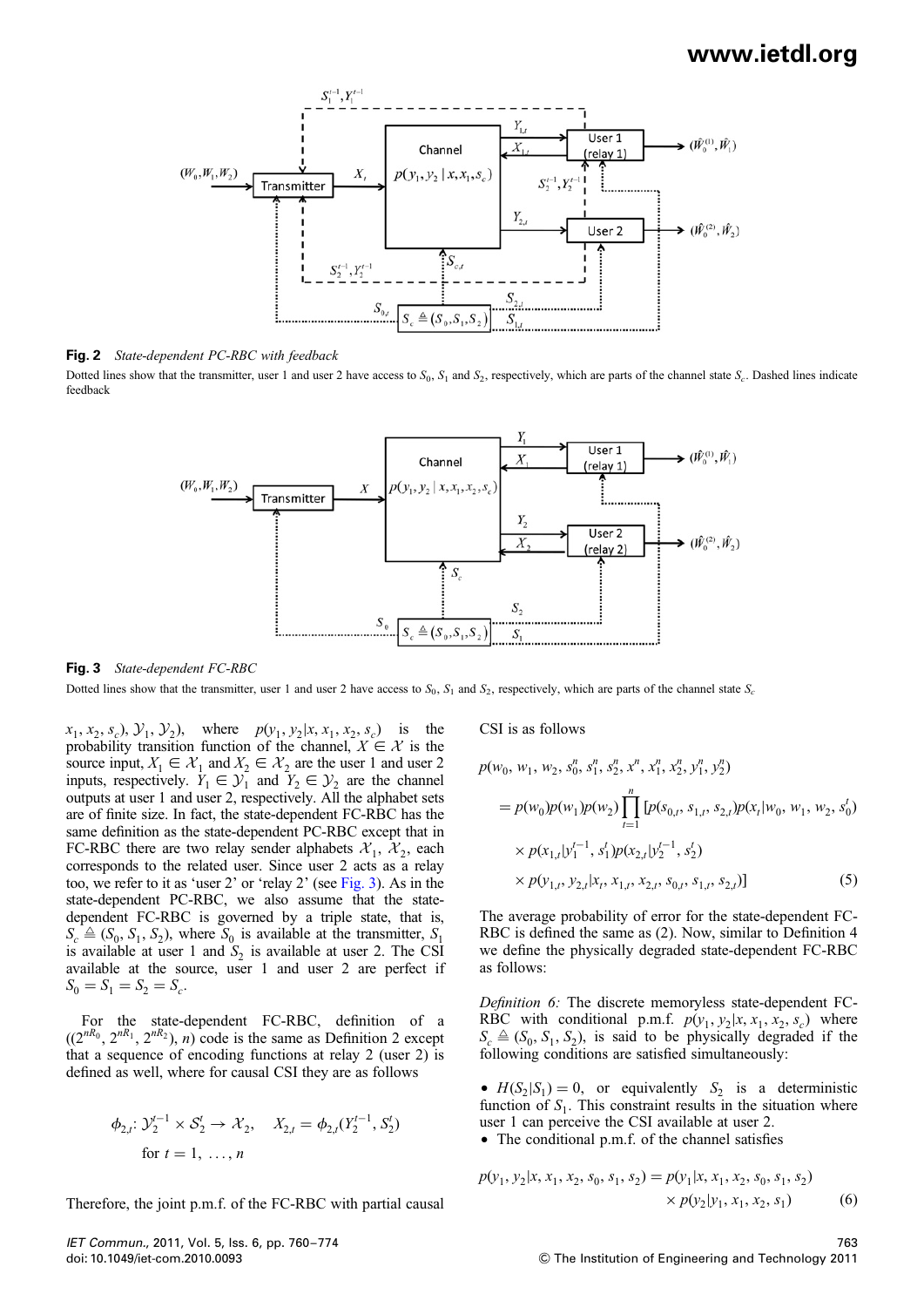

Fig. 4 State-dependent FC-RBC with feedback

Dotted lines show that the transmitter, user 1 and user 2 have access to  $S_0$ ,  $S_1$  and  $S_2$ , respectively, which are parts of the channel state  $S_c$ . Dashed lines indicate feedback

Note that in the above definition, the indices 1 and 2 can be exchanged.

### 2.4 State-dependent FC-RBC with feedback

We consider the FC-RBC with feedback and partial causal CSI (see Fig. 4), where at each time instant  $t$ , the output sequence at user 2 up to the time instant  $t-1$ , that is,  $y_2^{t-1}$ , and its CSI, that is,  $s_2^{t-1}$ , are provided to user 1. Moreover, the outputs and also the available channel states at both users 1 and 2, that is,  $(s_1^{t-1}, y_1^{t-1}, s_2^{t-1}, y_2^{t-1})$ , are provided to the transmitter through perfect feedback links.

So, the joint p.m.f. of the FC-RBC with feedback and partial causal CSI is given by

$$
p(w_0, w_1, w_2, s_0^n, s_1^n, s_2^n, x^n, x_1^n, x_2^n, y_1^n, y_2^n)
$$
  
=  $p(w_0)p(w_1)p(w_2)\prod_{t=1}^n [p(s_{0,t}, s_{1,t}, s_{2,t})$   
 $\times p(x_t|w_0, w_1, w_2, s_0^t, s_1^{t-1}, y_1^{t-1}, s_2^{t-1}, y_2^{t-1})$   
 $\times p(x_{1,t}|y_1^{t-1}, s_1^t, y_2^{t-1}, s_2^{t-1})p(x_{2,t}|y_2^{t-1}, s_2^t)$   
 $\times p(y_{1,t}, y_{2,t}|x_t, x_{1,t}, x_{2,t}, s_{0,t}, s_{1,t}, s_{2,t})$  (7)

The average probability of error for state-dependent FC-RBC with feedback is defined the same as (2).

### 3 PC-RBC with partial causal CSI

In this section, we investigate the discrete memoryless PC-RBC with partial causal CSI. First, we establish an achievable rate region for this channel. Then, we derive the capacity region of the channel with feedback. Moreover, we establish the capacity region of the physically degraded channel, and show that feedback does not affect its capacity region.

Theorem 1: For the discrete memoryless PC-RBC with partial CSI, in which  $S_0$ ,  $S_1$  and  $S_2$  are causally known to the transmitter, user 1 (relay 1) and user 2, respectively, the following rate region is achievable

$$
\mathcal{R}_1 = \bigcup \left\{ \begin{aligned} &R_0, R_1, R_2 \ge 0 \\ &R_1 \le I(V; Y_1 | U, V_1, S_1) \\ &R_0 + R_2 \le \min\{I(U, V_1; Y_2 | S_2), I(U; Y_1 | V_1, S_1)\} \\ & \tag{8}
$$

for all joint p.m.f. of the form

$$
p(s_0, s_1, s_2)p(u, v, v_1)p(v_1, y_2|x = f(u, v, s_0),
$$
  
\n
$$
x_1 = f_1(v_1, s_1), s_0, s_1, s_2)
$$
\n(9)

where U, V,  $V_1$  are auxiliary RVs, and  $f(\cdot)$ ,  $f_1(\cdot)$  are two arbitrary deterministic functions.

Proof: Our proof is based on a combination of Shannon's strategy [\[8\]](#page-13-0), superposition coding [\[5\],](#page-13-0) and regular encoding/ sliding window decoding (similar to the coding scheme for PC-RBC in [\[2\]](#page-13-0)). In this case, the random codebook is constructed using the auxiliary RVs  $V$  and  $V_1$  which are used to apply Shannon's strategy at the source and the relay, respectively. Also, U denotes the auxiliary RV resulted from superposition coding. Since the superposition encoding is used to prove achievability, the message  $W_2$  is also decoded at user 1. Therefore part of the rate  $R_2$  can be considered as the common rate  $R_0$  and it is enough to prove the achievability of the rate region in (8) for  $R_0 = 0$ . Now, assume a sequence of  $B - 1$  messages  $(W_{1,b}, W_{2,b}) \in [1, 2^{nR_1}] \times [1, 2^{nR_2}]$  is transmitted in B blocks, each of length n. Note that as  $B \to \infty$ , the rate pair  $(R_1, R_2) \times ((B-1)/B)$  approaches to  $(R_1, R_2)$ .

Random coding: Fix a joint p.m.f.  $p(u, v, v_1)$ . Two statistically independent random codebooks 1, 2 are generated as follows:

(1) Generate  $2^{nR_2}$  i.i.d.  $v_1^n$  sequences each with probability  $p(v_1^n) = \prod_{t=1}^n p(v_{1,t}).$  Label these v  $n_1^n(\overline{w}_2)$ , where  $\overline{w}_2 \in [1, 2^{nR_2}].$ 

(2) For each  $v_1^n(\overline{w}_2)$ , generate  $2^{nR_2}$  i.i.d.  $u^n$  sequences each with probability  $p(u^n|v_1^n) = \prod_{t=1}^n p(u_t|v_{1,t})$ . Index them as  $u^n(\overline{w}_2, w_2)$ , where  $w_2 \in [1, 2^{nR_2}]$ .

(3) For each  $v_1^n(\overline{w}_2)$  and  $u^n(\overline{w}_2, w_2)$ , generate  $2^{nR_1}$  i.i.d.  $v^n$ sequences each with probability  $p(\hat{v}^n | u^n, v_1^n) = \prod_{t=1}^n p(v_t | u_t, v_1^n)$  $v_{1,t}$ ). Index them as  $v^n(\overline{w}_2, w_2, w_1)$ , where  $w_1 \in [1, 2^{nR_1}]$ .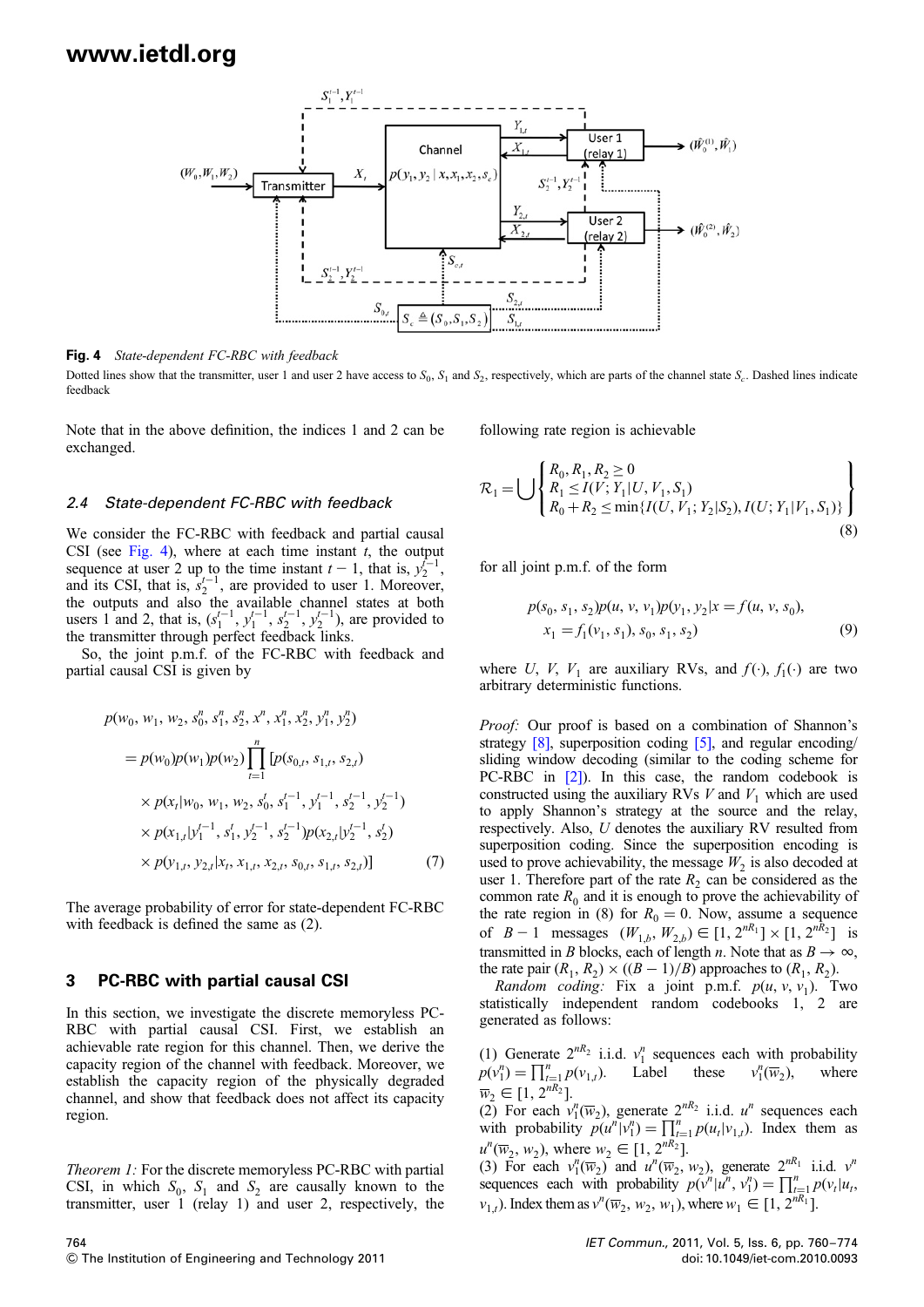Encoding (at the beginning of block b): Messages are encoded using codebooks 1 and 2 for blocks with odd and even indices. Let  $(w_{1,b}, w_{2,b})$  be the new message pair to be sent by the source in block b, and let  $(w_{1,b-1}, w_{2,b-1})$  be the message pair which has been sent by the source in block  $b - 1$ . Upon receiving  $s_{0,t}(b)$ , the source sends  $x_t =$  $f(u_t(w_{2,b-1}, w_{2,b}), v_t(w_{2,b-1}, w_{2,b}, w_{1,b}), s_{0,t}(b)), 1 \le t \le n.$ Moreover, we assume that at the end of block  $b - 1$ , user 1 has correctly decoded the message  $w_{2,b-1}$  sent from the source in block  $b - 1$ . Therefore upon receiving  $s_{1,t}(b)$ , it sends  $x_{1,t} = f_1(v_{1,t}(w_{2,b-1}), s_{1,t}(b))$ ,  $1 \le t \le n$ . Note that  $s_{0,t}(b)$  and  $s_{1,t}(b)$  are the values of the CSI at the transmitter and user 1, respectively, at time t in block b for  $1 \le t \le n$ .

Decoding (at the end of block b):

(1) User 1 (relay node), having known  $w_{2,b-1}$  (from the previous block) and  $s_1^n(b)$ , finds a unique  $\hat{w}_{2,b}$ , such that

$$
(v_1^n(w_{2,b-1}), u^n(w_{2,b-1}, \hat{w}_{2,b}), s_1^n(b), y_1^n(b)) \in A^n_{\epsilon}
$$

For sufficiently large  $n$ , the decoding at this step is done with arbitrarily small probability of error, provided

$$
R_2 \le I(U; Y_1, S_1 | V_1) \tag{10}
$$

(2) Having known  $w_{2,b-1}$  and  $w_{2,b}$ , user 1 then finds a unique  $\hat{w}_{1,b}$  such that

$$
(v^n(w_{2,b-1}, w_{2,b}, \hat{w}_{1,b}), v_1^n(w_{2,b-1}), u^n(w_{2,b-1}, w_{2,b}),
$$
  

$$
s_1^n(b), y_1^n(b)) \in A_{\epsilon}^n
$$

For sufficiently large  $n$ , this step can be done with arbitrarily small probability of error, provided

$$
R_1 \le I(V; Y_1, S_1 | U, V_1) \tag{11}
$$

(3) Finally, using sliding window decoding technique [\[1\],](#page-13-0) user 2 declares that  $\hat{w}_{2,b-1}$  has been sent in block  $b-1$ , if there is a unique  $\hat{w}_{2,b-1}$  such that

$$
(v_1^n(w_{2,b-2}), u^n(w_{2,b-2}, \hat{w}_{2,b-1}), s_2^n(b-1), y_2^n(b-1)) \in A^n_{\epsilon}
$$

and

$$
(\nu_1^n(\hat{\hat{w}}_{2,b-1}), s_2^n(b), \nu_2^n(b)) \in A^n_{\epsilon}
$$

It can be shown that the decoding error at this step is arbitrarily small for sufficiently large  $n$ , provided

$$
R_2 \le I(U; Y_2, S_2 | V_1) + I(V_1; Y_2, S_2)
$$
  
=  $I(U, V_1; Y_2, S_2)$  (12)

Combining  $(10)$ – $(12)$ , we obtain that the following rate region is achievable

$$
\begin{cases} R_1 \leq I(V; Y_1, S_1 | U, V_1) \\ R_2 \leq \min\{I(U, V_1; Y_2, S_2), I(U; Y_1, S_1 | V_1)\} \end{cases}
$$
 (13)

Since by (9), U, V, V<sub>1</sub> are independent of  $S_c \triangleq (S_0, S_1, S_2)$ , the mutual information functions in (13) can be rewritten as in (8). This completes the proof.  $\Box$ 

Now, we derive the capacity region of the discrete memoryless state-dependent PC-RBC with feedback.

Theorem 2: The capacity region of the discrete memoryless state-dependent PC-RBC with feedback defined in (4), is given by (see (14))

for all joint p.m.f of the form

$$
p(s_0, s_1, s_2)p(u, v, v_1)p(v_1, y_2|x = f(u, v, s_0),
$$
  

$$
x_1 = f_1(v_1, s_1), s_0, s_1, s_2)
$$
 (15)

where U, V,  $V_1$  are auxiliary RVs, and  $f(\cdot)$ ,  $f_1(\cdot)$  are two arbitrary deterministic functions.

Proof:

Achievability: The achievability proof follows the same lines as in Theorem 1 in which  $Y_1$  is replaced by the triple  $(Y_1, Y_2, S_2)$  as the output at user 1. Hence, we obtain the following to be achievable

$$
\begin{cases}\nR_1 \le I(V; Y_1, Y_2, S_2 | U, V_1, S_1) \\
R_0 + R_2 \le \min\{I(U, V_1; Y_2 | S_2), I(U; Y_1, Y_2, S_2 | V_1, S_1)\}\n\end{cases}
$$
\n(16)

Since U, V,  $V_1$  are independent of  $S_c \triangleq (S_0, S_1, S_2)$ , we have

$$
I(V; Y_1, Y_2, S_2 | U, V_1, S_1) = I(V; Y_1, Y_2 | U, V_1, S_1, S_2)
$$
\n(17)

$$
I(U; Y_1, Y_2, S_2 | V_1, S_1) = I(U; Y_1, Y_2 | V_1, S_1, S_2)
$$
 (18)

By substituting  $(17)$  and  $(18)$  in  $(16)$ , the achievability of  $(14)$ is derived.

Converse: For a PC-RBC with feedback and causal CSI, consider a sequence of  $((2^{nR_0}, 2^{nR_1}, 2^{nR_2}), n)$  codes with probability of error  $P_e^{(n)}$ , where  $P_e^{(n)} \to 0$  as  $n \to \infty$ . Note that, the joint p.m.f. on the ensemble  $W_0 \times W_1 \times W_2 \times$  $\mathcal{X}^n \times \mathcal{X}_1^n \times \mathcal{Y}_1^n \times \mathcal{Y}_2^n \times \mathcal{S}_0^n \times \mathcal{S}_1^n \times \mathcal{S}_2^n$  is given by (4). Define new RVs  $V_t$ ,  $V_{1,t}$ ,  $U_t$  for  $t = 1, 2, ..., n$  as follows

$$
V_{t} \triangleq (W_{1}, S_{0}^{t-1}, S_{1}^{t-1}, S_{2}^{t-1})
$$
  
\n
$$
V_{1,t} \triangleq (Y_{1}^{t-1}, Y_{2}^{t-1}, S_{1}^{t-1}, S_{2}^{t-1})
$$
  
\n
$$
U_{t} \triangleq (W_{0}, W_{2}, Y_{1}^{t-1}, Y_{2}^{t-1})
$$
\n(19)

(14)

$$
\mathcal{C}_{\text{SD-FB}}^{\text{PC-RBC}} = \bigcup \left\{ \begin{array}{l} R_0, R_1, R_2 \ge 0, \\ R_1 \le I(V; Y_1, Y_2 | U, V_1, S_1, S_2) \\ R_0 + R_2 \le \min\{I(U, V_1; Y_2 | S_2), I(U; Y_1, Y_2 | V_1, S_1, S_2)\} \end{array} \right\}
$$

IET Commun., 2011, Vol. 5, Iss. 6, pp. 760–774 765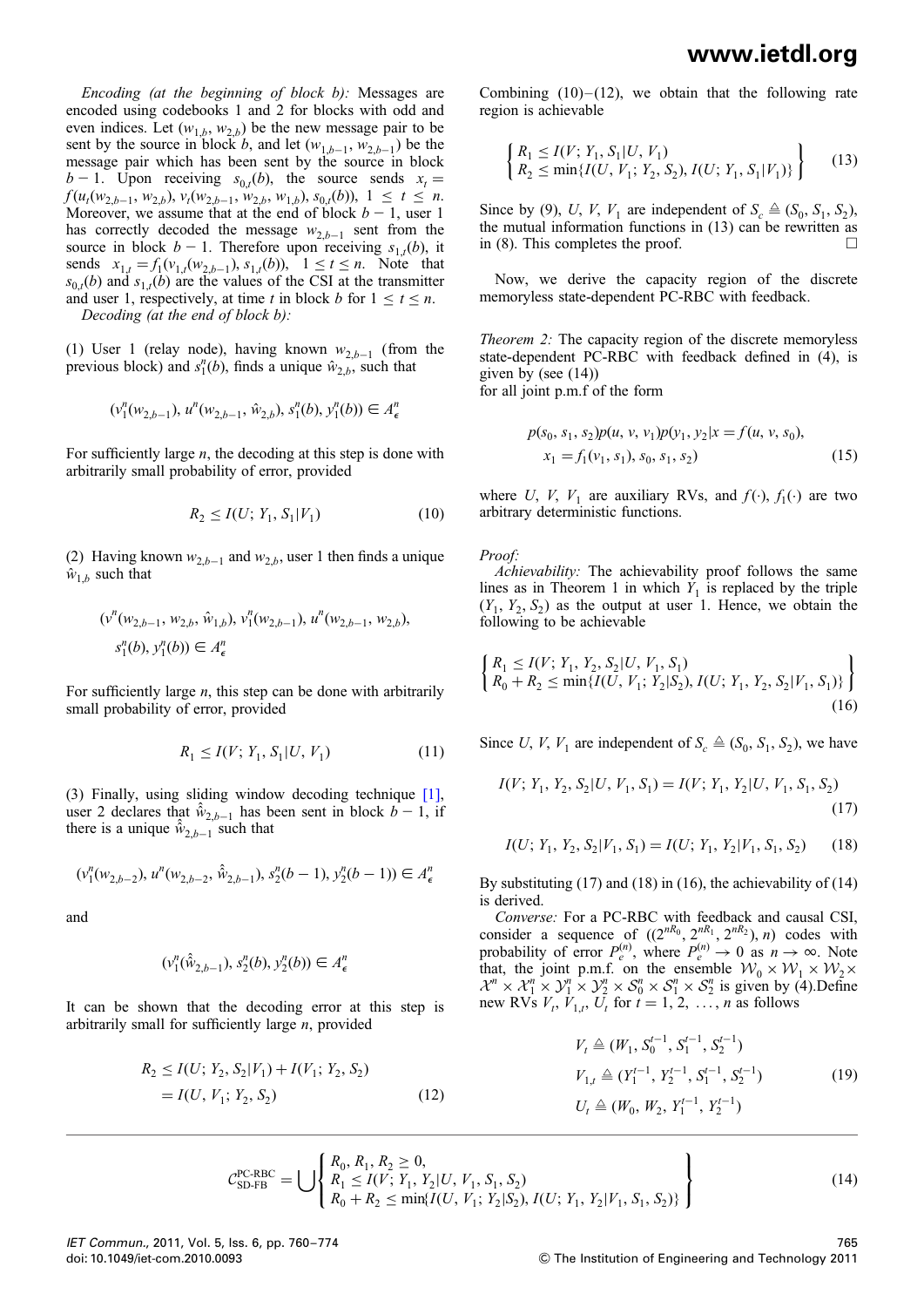By Fano's inequality [21, Section 2.10], we have

$$
n(R_0 + R_2) - n\epsilon_{1,n}
$$
  
\n
$$
\leq I(W_0, W_2; Y_2^n, S_2^n)
$$
  
\n
$$
= \sum_{t=1}^n I(W_0, W_2; Y_{2,t}, S_{2,t} | Y_2^{t-1}, S_2^{t-1})
$$
  
\n
$$
= \sum_{t=1}^n [I(W_0, W_2; S_{2,t} | Y_2^{t-1}, S_2^{t-1})
$$
\n(20)

$$
+ I(W_0, W_2; Y_{2,t} | Y_2^{t-1}, S_2^{t-1}, S_{2,t})]
$$
\n(21)

$$
= \sum_{t=1}^{n} I(W_0, W_2; Y_{2,t} | Y_2^{t-1}, S_2^{t-1}, S_{2,t})
$$
\n(22)

$$
\leq \sum_{t=1}^{n} H(Y_{2,t}|S_{2,t}) - H(Y_{2,t}|Y_2^{t-1}, S_2^{t-1}, S_{2,t},
$$
  

$$
W_0, W_2, Y_1^{t-1}, S_1^{t-1})
$$
 (23)

$$
= \sum_{t=1}^{n} I(W_0, W_2, Y_2^{t-1}, S_2^{t-1}, Y_1^{t-1}, S_1^{t-1}; Y_{2,t} | S_{2,t})
$$
  

$$
= \sum_{t=1}^{n} I(U_t, V_{1,t}; Y_{2,t} | S_{2,t})
$$
(24)

where  $\epsilon_{1,n} \to 0$  as  $n \to \infty$ . The equalities in (20) and (21) hold because of the chain rule. For causal encoding for memoryless channel with i.i.d. state process,  $S_{2,t}$  is independent of  $W_0$ ,  $W_2$ ,  $Y_2^{t-1}$ ,  $S_2^{t-1}$  [note that this independency can be easily verified by the p.m.f. in (4)], so the first term in (21) equals zero and (22) is resulted. The inequality in (23) holds because of the fact that conditioning does not increase the entropy. Furthermore, by Fano's inequality, we have

$$
n(R_0 + R_2) - n\epsilon_{1,n}
$$
  
\n
$$
\leq I(W_0, W_2; Y_2^n, S_2^n)
$$
  
\n
$$
\leq I(W_0, W_2; Y_2^n, S_2^n, Y_1^n, S_1^n)
$$
\n(25)

$$
= \sum_{t=1}^{n} I(W_0, W_2; Y_{1,t}, Y_{2,t}, S_{1,t}, S_{2,t} | Y_1^{t-1},
$$
  

$$
Y_2^{t-1}, S_1^{t-1}, S_2^{t-1})
$$
 (26)

$$
= \sum_{t=1}^{n} \left[ I(W_0, W_2; S_{1,t}, S_{2,t} | Y_1^{t-1}, Y_2^{t-1}, S_1^{t-1}, S_2^{t-1}) + I(W_0, W_2; Y_{1,t}, Y_{2,t} | Y_1^{t-1}, Y_2^{t-1}, S_1^{t-1}, S_2^{t-1}, S_{1,t}, S_{2,t}) \right]
$$
\n(27)

$$
= \sum_{t=1}^{n} I(W_0, W_2; Y_{1,t}, Y_{2,t} | Y_1^{t-1}, Y_2^{t-1}, S_1^{t-1}, S_2^{t-1}, S_{1,t}, S_{2,t})
$$
\n(28)

$$
= \sum_{t=1}^{n} I(W_0, W_2, Y_1^{t-1}, Y_2^{t-1}; Y_{1,t}, Y_{2,t} | Y_1^{t-1},Y_2^{t-1}, S_1^{t-1}, S_2^{t-1}, S_{1,t}, S_{2,t})
$$
\n(29)

$$
= \sum_{t=1}^{n} I(U_t; Y_{1,t}, Y_{2,t} | V_{1,t}, S_{1,t}, S_{2,t})
$$
\n(30)

where the equalities in (26) and (27) hold because of the chain rule. Again, for causal encoding for memoryless channel with i.i.d. state process,  $(S_{1,t}, S_{2,t})$  are independent of  $(W_0, W_2, Y_1^{t-1}, Y_2^{t-1}, S_1^{t-1}, S_2^{t-1}),$  so the first term in (27) equals zero and (28) is resulted. The equality in (29) holds due to the fact that conditioning does not increase the entropy. Finally, to derive the first bound in (14), by Fano's inequality we have

$$
nR_1 - n\epsilon_{2,n} \le I(W_1; Y_1^n, S_1^n, Y_2^n, S_2^n)
$$
  
\n
$$
\le I(W_1; Y_1^n, S_1^n, Y_2^n, S_2^n, W_0, W_2)
$$
  
\n
$$
= I(W_1; Y_1^n, S_1^n, Y_2^n, S_2^n | W_0, W_2)
$$
\n(32)

$$
= \sum_{t=1}^{n} I(W_1; Y_{1,t}, S_{1,t}, Y_{2,t}, S_{2,t} | W_0, W_2, Y_1^{t-1}, S_1^{t-1}, Y_2^{t-1}, S_2^{t-1})
$$
  
\n
$$
= \sum_{t=1}^{n} [I(W_1; S_{1,t}, S_{2,t} | W_0, W_2, Y_1^{t-1}, S_1^{t-1}, Y_2^{t-1}, S_2^{t-1})
$$
  
\n
$$
+ I(W_1; Y_{1,t}, Y_{2,t} | W_0, W_2, Y_1^{t-1}, S_1^{t-1}, Y_2^{t-1}, S_2^{t-1}, S_{1,t}^{t-1}, S_{2,t}^{t-1})]
$$
  
\n(33)

$$
= \sum_{t=1}^{n} I(W_1; Y_{1,t}, Y_{2,t} | W_0, W_2, Y_1^{t-1}, S_1^{t-1},
$$
  

$$
Y_2^{t-1}, S_2^{t-1}, S_{1,t}, S_{2,t})
$$
 (34)

$$
\leq \sum_{t=1}^{n} I(W_1, S_0^{t-1}, S_1^{t-1}, S_2^{t-1}; Y_{1,t}, Y_{2,t} | W_0, W_2, Y_1^{t-1}, S_1^{t-1}, Y_2^{t-1}, S_{1,t}, S_{2,t})
$$
\n(35)

$$
=\sum_{t=1}^{n} I(V_t; Y_{1,t}, Y_{2,t} | U_t, V_{1,t}, S_{1,t}, S_{2,t})
$$
\n(36)

where  $\epsilon_{2,n} \to 0$  as  $n \to \infty$ . The equality in (32) holds because of the fact that  $W_0$ ,  $W_1$  and  $W_2$  are independent (see Definition 2). Similar to the one mentioned before, for causal encoding for memoryless channel with i.i.d. state process, the first term in (33) equals zero and (34) is resulted.

Now, we define a time-sharing RV  $Q$  independent of everything and uniformly distributed over the set  $\{1, \ldots, n\}$ , and re-define:  $V = (Q, V_Q)$ ,  $V_1 = (Q, V_{1,Q})$ ,  $U = (Q, U_Q)$ ,  $X = X_Q, X_1 = X_{1,Q}, S_i = S_{i,Q}$  for  $i = 0, 1, 2$  and  $Y_j = Y_{j,Q}$ for  $j = 1, 2$ .

Then by (36), we obtain

$$
nR_1 - \epsilon_{2,n} \le \frac{1}{n} \sum_{t=1}^n I(V_Q; Y_{1,Q}, Y_{2,Q} | U_Q, V_{1,Q}, S_{1,Q}, S_{2,Q}, Q = t)
$$
  
=  $I(V_Q; Y_{1,Q}, Y_{2,Q} | U_Q, V_{1,Q}, S_{1,Q}, S_{2,Q}, Q)$   
=  $I(V_Q, Q; Y_{1,Q}, Y_{2,Q} | U_Q, V_{1,Q}, S_{1,Q}, S_{2,Q}, Q)$   
=  $I(V; Y_1, Y_2 | U, V_1, S_1, S_2)$  (37)

Proceeding likewise, we have

$$
R_0 + R_2 \le \min\{I(U, V_1; Y_2|S_2), I(U; Y_1, Y_2|V_1, S_1, S_2)\} + \epsilon_{1,n}
$$

Noticing that the state distribution is fixed and cannot be controlled by time-sharing scheme  $(S_{i,Q}$  is independent

 $\degree$  The Institution of Engineering and Technology 2011 doi: 10.1049/iet-com.2010.0093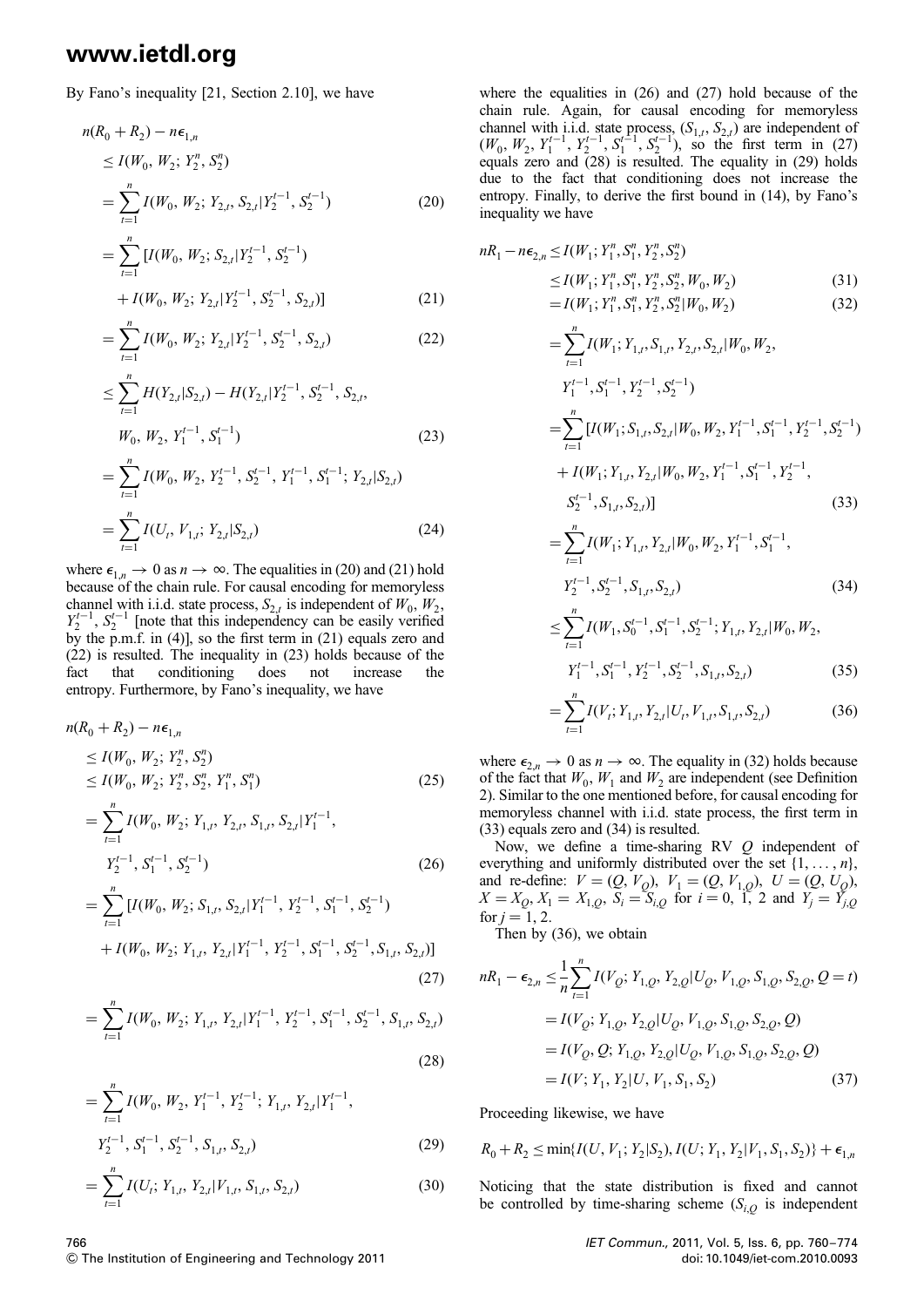of  $Q$  for  $i = 0, 1, 2$ ,  $U, V, V_1$  are independent of  $S_c \triangleq (S_0, S_1, S_2)$ . Moreover, X is a deterministic function of  $(U, V, S_0), X_1$  is a deterministic function of  $(V_1, S_1)$  and the p.m.f. of  $(X, X_1, S_c, Y_1, Y_2)$  is consistent with the channel  $p(y_1, y_2|x, x_1, s_c)$ . So, by letting *n* tend to infinity in the latter bounds, the region in (4) is derived. This completes the proof of the converse part.

Now, we characterise the capacity region of the degraded channel, and show that the feedback does not affect its capacity region.

Proposition 1: The capacity region of the discrete memoryless physically degraded PC-RBC with partial causal CSI, defined in Definition 4, is given by (see (38)) for all joint p.m.f. of the form

$$
p(s_0, s_1, s_2)p(u, v, v_1)p(y_1, y_2|x = f(u, v, s_0),
$$
  
\n
$$
x_1 = f_1(v_1, s_1), s_0, s_1, s_2)
$$
\n(39)

where U, V,  $V_1$  are auxiliary RVs, and  $f(\cdot)$ ,  $f_1(\cdot)$  are two arbitrary deterministic functions. Furthermore, feedback does not affect the capacity region of this degraded channel.

#### Remark 1:

• By setting  $R_0 = R_1 = 0, U \triangleq V$  (since U denotes the auxiliary RV resulted from superposition coding, it can be set to V),  $S_0 \triangleq S_1 \triangleq S$  and  $S_2 \triangleq \emptyset$  in (38), the capacity region in (38) reduces to the capacity of the degraded RC with causal CSI at both the source and the relay [14, Theorem 2].

• By setting  $R_0 = 0$ ,  $S_0 \triangleq S$ ,  $S_1 \triangleq S_2 \triangleq \emptyset$  and  $V_1 \triangleq \emptyset$  in (38), the capacity region in (38) reduces to the capacity region of the degraded BC without common message and with causal CSI only at the source [13, Theorem 4].

### Corollary 1:

• By setting  $S_0 \triangleq S_1 \triangleq S$  and  $S_2 \triangleq \emptyset$  in (38), the capacity region in (38) reduces to the capacity region of the degraded PC-RBC with perfect causal CSI at both the source and user 1 (relay 1) [23, Theorem 1].

• By setting  $S_1 \triangleq S$ ,  $S_0 \triangleq S_2 \triangleq \emptyset$  and  $V \triangleq X$  in (38), the capacity region in (38) reduces to the capacity region of the degraded PC-RBC with perfect causal CSI only at user 1 (relay 1) [23, Theorem 2].

• By setting  $S_0 \triangleq S$ ,  $S_1 \triangleq S_2 \triangleq \emptyset$  and  $V_1 \triangleq X_1$  in (38), the capacity region in (38) reduces to the capacity region of the degraded PC-RBC with perfect causal CSI only at the source [23, Theorem 3].

Proof of Proposition 1: The proof of achievability can be obtained from Theorem 1. For the converse part, it is clear that the region in (14) which is the capacity region of the state-dependent PC-RBC with feedback, is also an outer bound on the capacity region of the state-dependent PC-RBC without feedback. In the following, we show that for degraded channel, the achievable rate region given in (8), and the outer

### www.ietdl.org

bound given in (14) are equivalent, and therefore the capacity region of the degraded case is characterised.

For the degraded state-dependent PC-RBC defined in Definition 4, the first bound in (14) becomes as follows

$$
I(V; Y_1, Y_2 | U, V_1, S_1, S_2) \stackrel{(a)}{=} I(V; Y_1, Y_2 | U, V_1, S_1)
$$
  
=  $I(V; Y_1 | U, V_1, S_1)$   
+  $I(V; Y_2 | U, V_1, S_1, Y_1)$  (40)

where equality  $(a)$  is due to the fact that for the degraded channel as defined in Definition 4,  $S_2$  is a deterministic function of  $S_1$ , that is,  $H(S_2|S_1) = 0$ .

Now, we show that for the joint p.m.f. in (39), the second term in (40) equals zero. For the degraded state-dependent PC-RBC, the joint p.m.f. in (39) becomes

$$
p(s_0, s_1, s_2, u, v, v_1, y_1, y_2)
$$
  
=  $p(s_0, s_1, s_2)p(u, v, v_1)p(v_1|x = f(u, v, s_0),$   
 $x_1 = f_1(v_1, s_1), s_0, s_1, s_2)p(v_2|v_1, x_1 = f_1(v_1, s_1), s_1)$  (41)

Now, based on (41), it is clear that the following Markov chain [\[21\]](#page-13-0) holds

$$
(U, V) \to (Y_1, V_1, S_1) \to Y_2 \tag{42}
$$

that is,  $p(y_2|y_1, v_1, s_1, u, v) = p(y_2|y_1, v_1, s_1)$ . So,  $I(U, V;$  $Y_2|Y_1, Y_1, S_1$  = 0, and owing to the chain rule it yields

$$
I(U, V; Y_2 | Y_1, V_1, S_1) = I(U; Y_2 | Y_1, V_1, S_1) + I(V; Y_2 | Y_1, V_1, S_1, U) = 0
$$

Since mutual information is always non-negative, we obtain that

$$
I(U; Y_2 | Y_1, V_1, S_1) = I(V; Y_2 | Y_1, V_1, S_1, U) = 0 \tag{43}
$$

Hence, for the joint p.m.f. in (39), the second term in (40), that is,  $I(V; Y_2|Y_1, V_1, S_1, U)$  equals zero. Furthermore, for the second term in 'min' operand of the second bound in (14), we have

$$
I(U; Y_1, Y_2 | V_1, S_1, S_2)
$$
  
\n
$$
\stackrel{(a)}{=} I(U; Y_1, Y_2 | V_1, S_1)
$$
  
\n
$$
= I(U; Y_1 | V_1, S_1) + I(U; Y_2 | V_1, S_1, Y_1)
$$
  
\n
$$
= I(U; Y_1 | V_1, S_1)
$$
\n(45)

where equality (a) is obtained using  $H(S_2|S_1) = 0$ . Moreover, based on (43) the second term in (44) equals zero and (45) is resulted.

By substituting (40), (43) and (45) in (14), (38) is obtained. Therefore for the degraded state-dependent PC-RBC the achievable rate region in Theorem 1 coincides with the capacity region of the state-dependent PC-RBC with feedback in Theorem 2. This yields the capacity region of the degraded channel and shows that in this case feedback does not increase the capacity region. This completes the proof.  $\Box$ 

$$
\mathcal{C}_{\text{SD-Deg}}^{\text{PC-RBC}} = \bigcup \left\{ \begin{array}{l} R_0, R_1, R_2 \ge 0, \\ R_1 \le I(V; Y_1 | U, V_1, S_1) \\ R_0 + R_2 \le \min\{I(U, V_1; Y_2 | S_2), I(U; Y_1 | V_1, S_1)\} \end{array} \right\}
$$
(38)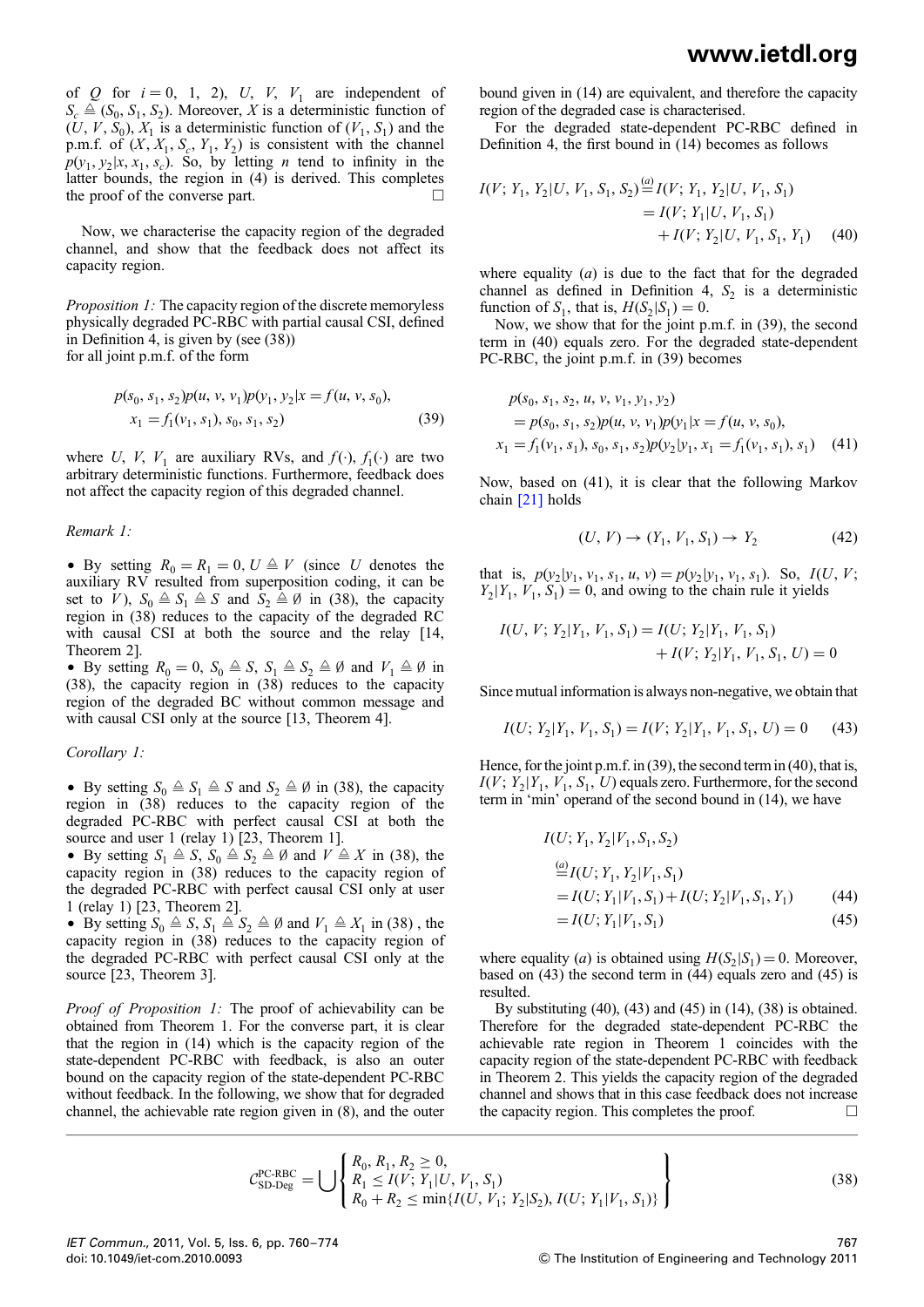### 4 FC-RBC with partial causal CSI

In this section, we investigate discrete memoryless FC-RBC (both users 1 and 2 can act as relay) with partial causal CSI, and similar to state-dependent PC-RBC, at first, we establish an achievable rate region for this channel. Then, we derive the capacity region of FC-RBC with feedback and partial causal CSI. We also derive the capacity region of physically degraded channel, and show that feedback does not affect its capacity region.

Theorem 3: For the discrete memoryless FC-RBC with partial CSI, in which  $S_0$ ,  $S_1$  and  $S_2$  are causally known to the transmitter, user 1 and user 2, respectively, the following rate region is achievable (see 46)) for all joint p.m.f. of the form

$$
p(s_0, s_1, s_2)p(u, v, v_1, v_2)p(v_1, y_2|x = f(u, v, s_0),
$$
  
\n
$$
x_1 = f_1(v_1, s_1), x_2 = f_2(v_2, s_2), s_0, s_1, s_2)
$$
 (47)

where U, V,  $V_1$ ,  $V_2$  are auxiliary RVs, and  $f(\cdot), f_1(\cdot)$  and  $f_2(\cdot)$ are arbitrary deterministic functions.

Proof: This theorem can be proved similar to that one for the state-dependent PC-RBC in Theorem 1. In this case, the random codebook is constructed using the auxiliary RVs V,  $V_1$  and  $V_2$  which are used to apply Shannon's strategy at the source, user 1 and user 2, respectively. Also, U denotes the auxiliary RV resulted from superposition coding. At each time instant t, the source node sends  $x_t = f(u_t, v_t, s_{0,t})$ , the first user employs the decode-and-forward (DF) scheme [\[4\]](#page-13-0) and sends  $x_{1,t} = f_1(v_{1,t}, s_{1,t})$  over the channel, whereas the second user always selects a single codeword constructed from  $V_2$  (the alphabet of the auxiliary RV  $V_2$ ) and then sends  $x_{2,t} = f_2(v_{2,t}, s_{2,t})$  for  $1 \le t \le n$ , over the channel. Note that although the codeword  $v_2^n$  is fixed,  $x_{2,t}$  depends on  $s_{2,t}$ . Moreover, decoding at each user is performed using  $(Y_i, S_i)$ for  $i = 1, 2$ .

Note that due to symmetry in the structure of the channel, another achievable rate region can be obtained for this channel by exchanging indices 1 and 2 in  $\mathcal{R}_3$  (i.e. switching two relaying schemes). The union of these two latter achievable rate regions is also an achievable rate region for the state-dependent FC-RBC.

Theorem 4: The capacity region of the discrete memoryless state-dependent FC-RBC with feedback defined in (7), is given by (see 48))

for all joint p.m.f. of the form

$$
p(s_0, s_1, s_2)p(u, v, v_1, v_2)p(v_1, y_2|x = f(u, v, s_0),
$$
  
\n
$$
x_1 = f_1(v_1, s_1), x_2 = f_2(v_2, s_2), s_0, s_1, s_2)
$$
 (49)

where U, V,  $V_1$ ,  $V_2$  are auxiliary RVs, and  $f(\cdot), f_1(\cdot)$  and  $f_2(\cdot)$ are arbitrary deterministic functions.

#### Proof:

Achievability: The achievability proof follows the same lines as in Theorem 3 in which  $Y_1$  is replaced by  $(Y_1, Y_2, S_2)$ as the output at user 1. Furthermore, note that  $(U, V, V_1, V_2)$ are independent of  $S_c \triangleq (S_0, S_1, S_2)$ . So, we have

$$
I(V; Y_1, Y_2, S_2 | U, V_1, V_2, S_1)
$$
  
=  $I(V; Y_1, Y_2 | U, V_1, V_2, S_1, S_2)$  (50)

$$
I(U; Y_1, Y_2, S_2 | V_1, V_2, S_1) = I(U; Y_1, Y_2 | V_1, V_2, S_1, S_2)
$$
\n(51)

This yields the achievability of the rate region in (48).

Converse: For a state-dependent FC-RBC with feedback and causal CSI, consider a sequence of  $((2^{nR_0}, 2^{nR_1}, 2^{nR_2}), n)$  codes with probability of error  $P_e^{(n)}$ , where  $P_e^{(n)} \to 0$  as  $n \to \infty$ . Note that, the joint p.m.f. on the ensemble  $W_0 \times W_1 \times W_2 \times \mathcal{X}^n \times \mathcal{X}_1^n \times \mathcal{X}_2^n \times \mathcal{Y}_1^n \times$  $\mathcal{Y}_2^n \times \mathcal{S}_0^n \times \mathcal{S}_1^n \times \mathcal{S}_2^n$  is given by (7).

Define new RVs  $V_t$ ,  $V_{1,t}$ ,  $V_{2,t}$ ,  $U_t$  for  $t = 1, 2, ..., n$  as follows

$$
V_{t} \triangleq (W_{1}, S_{0}^{t-1}, S_{1}^{t-1}, S_{2}^{t-1})
$$
  
\n
$$
V_{1,t} \triangleq (Y_{1}^{t-1}, Y_{2}^{t-1}, S_{1}^{t-1}, S_{2}^{t-1})
$$
  
\n
$$
V_{2,t} \triangleq (Y_{2}^{t-1}, S_{2}^{t-1})
$$
  
\n
$$
U_{t} \triangleq (W_{0}, W_{2}, Y_{1}^{t-1}, Y_{2}^{t-1})
$$
  
\n(52)

By Fano's inequality, we have

$$
n(R_0 + R_2) - n\epsilon_{1,n} \le I(W_0, W_2; Y_2^n, S_2^n)
$$
  
= 
$$
\sum_{t=1}^n I(W_0, W_2; Y_{2,t}, S_{2,t} | Y_2^{t-1}, S_2^{t-1})
$$
  
= 
$$
\sum_{t=1}^n [I(W_0, W_2; S_{2,t} | Y_2^{t-1}, S_2^{t-1})
$$
  
+ 
$$
I(W_0, W_2; Y_{2,t} | Y_2^{t-1}, S_2^{t-1}, S_{2,t})]
$$
 (53)

$$
\mathcal{R}_3 = \bigcup \left\{ \begin{array}{l} R_0, R_1, R_2 \ge 0, \\ R_1 \le I(V; Y_1 | U, V_1, V_2, S_1) \\ R_0 + R_2 \le \min\{I(U, V_1; Y_2 | V_2, S_2), I(U; Y_1 | V_1, V_2, S_1)\} \end{array} \right\}
$$
(46)

$$
\mathcal{C}_{\text{SD-FB}}^{\text{FC-RBC}} = \left\{ \begin{array}{l} R_0, R_1, R_2 \ge 0, \\ R_1 \le I(V; Y_1, Y_2 | U, V_1, V_2, S_1, S_2) \\ R_0 + R_2 \le \min\{I(U, V_1; Y_2 | V_2, S_2), I(U; Y_1, Y_2 | V_1, V_2, S_1, S_2)\} \end{array} \right\}
$$

768 IET Commun., 2011, Vol. 5, Iss. 6, pp. 760 –774  $\degree$  The Institution of Engineering and Technology 2011 doi: 10.1049/iet-com.2010.0093

(48)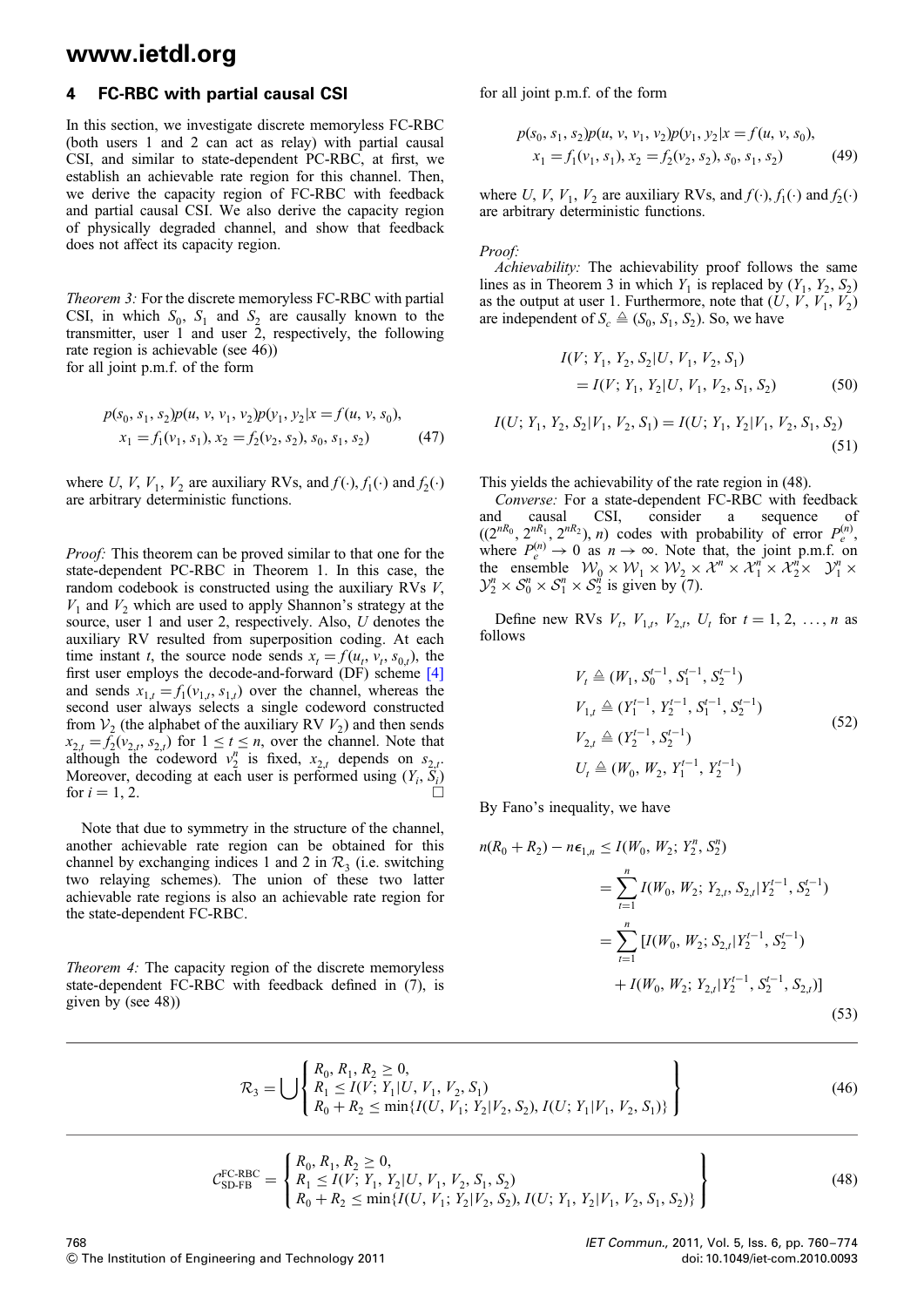$$
= \sum_{t=1}^{n} I(W_0, W_2; Y_{2,t} | Y_2^{t-1}, S_2^{t-1}, S_{2,t})
$$
(54)  

$$
\leq \sum_{t=1}^{n} I(W_0, W_2, Y_1^{t-1}, S_1^{t-1}, Y_2^{t-1}, S_2^{t-1}, S_2^{t-1})
$$
  

$$
= \sum_{t=1}^{n} I(U_t, V_{1,t}; Y_{2,t} | V_{2,t}, S_{2,t})
$$
(55)

where  $\epsilon_{1,n} \to 0$  as  $n \to \infty$ . For causal encoding for memoryless channel with i.i.d. state process,  $S_{2,t}$  is independent of  $(W_0, W_2, Y_2^{t-1}, S_2^{t-1})$ , so the first term in (53) equals zero and (54) is resulted.

To derive the second bound on  $R_0 + R_2$  in (48), proceeding like  $(25)$ – $(29)$  we obtain

$$
n(R_0 + R_2) - n\epsilon_{1,n} \le \sum_{t=1}^n I(W_0, W_2, Y_1^{t-1}, Y_2^{t-1}; Y_{1,t},
$$
  

$$
Y_{2,t} | Y_1^{t-1}, Y_2^{t-1}, S_1^{t-1}, S_2^{t-1}, S_{1,t}, S_{2,t})
$$
  

$$
= \sum_{t=1}^n I(U_t; Y_{1,t}, Y_{2,t} | V_{1,t}, V_{2,t}, S_{1,t}, S_{2,t})
$$
  
(56)

Finally, to derive the bound on  $R_1$  in (48), proceeding like  $(31)$ – $(35)$ , we obtain

$$
nR_1 - n\epsilon_{2,n} \le \sum_{t=1}^n I(W_1, S_0^{t-1}, S_1^{t-1}, S_2^{t-1}; Y_{1,t},
$$
  
\n
$$
Y_{2,t}|W_0, W_2, Y_1^{t-1}, S_1^{t-1}, Y_2^{t-1}, S_2^{t-1}, S_{1,t}, S_{2,t})
$$
  
\n
$$
= \sum_{t=1}^n I(V_t; Y_{1,t}, Y_{2,t}|U_t, V_{1,t}, V_{2,t}, S_{1,t}, S_{2,t})
$$
  
\n(57)

where  $\epsilon_{2,n} \to 0$  as  $n \to \infty$ .

The remaining part of the converse proof is resulted by applying a standard time-sharing argument similar to the one that we mentioned for the converse part of Theorem 2, and by considering that  $X_{2,t}$  is a deterministic function of  $(V_{2,t}, S_{2,t})$ , and  $U_t, V_t, V_{1,t}, V_{2,t}$  are independent of  $S_{c,t} \triangleq (S_{0,t}, S_{1,t}, S_{2,t})$ . This completes the proof of the converse part.  $\Box$ 

Now, we characterise the capacity region of the degraded channel, and show that feedback does not increase its capacity region.

Proposition 2: The capacity region of the discrete memoryless physically degraded state-dependent FC-RBC defined in Definition 6, is given by (see 58))

for all joint p.m.f. of the form

$$
p(s_0, s_1, s_2)p(u, v, v_1, v_2)p(v_1, y_2|x = f(u, v, s_0),
$$
  
\n
$$
x_1 = f_1(v_1, s_1), x_2 = f_2(v_2, s_2), s_0, s_1, s_2)
$$
 (59)

where U, V,  $V_1$ ,  $V_2$  are auxiliary RVs, and  $f(\cdot), f_1(\cdot)$  and  $f_2(\cdot)$  are arbitrary deterministic functions. Furthermore, feedback does not affect the capacity region of this degraded channel.

### Corollary 2:

• By setting  $S_0 \triangleq S_1 \triangleq S_2 \triangleq S$  in (58), the capacity region in (58) reduces to the capacity region of the degraded FC-RBC with perfect causal CSI at the source and both relay nodes [23, Theorem 4].

• By setting  $S_1 \triangleq S_2 \triangleq S$ ,  $S_0 \triangleq \emptyset$  and  $V \triangleq X$  in (58), the capacity region in  $(5\bar{8})$  reduces to the capacity region of the degraded FC-RBC with perfect causal CSI only at the relay nodes (users 1 and 2) [23, Theorem 5].

• By setting  $S_0 \triangleq S$ ,  $S_1 \triangleq S_2 \triangleq \emptyset$ ,  $V_1 \triangleq X_1$  and  $V_2 \triangleq X_2$  in  $(58)$ , the capacity region in  $(58)$  reduces to the capacity region of the degraded FC-RBC with perfect causal CSI only at the source [23, Theorem 6].

Proof of Proposition 2: The proof of achievability can be obtained from Theorem 3. Moreover, it is clear that the region in (48) which is the capacity region of the statedependent FC-RBC with feedback, is also an outer bound on the capacity region of the state-dependent FC-RBC without feedback. Therefore it is sufficient to show that for degraded channel, the achievable rate region derived in (46) is equal to the capacity region of the state-dependent FC-RBC with feedback which is given by (48).

For the degraded state-dependent FC-RBC defined in Definition 6, the p.m.f. in (59) becomes

$$
p(s_0, s_1, s_2)p(u, v, v_1, v_2)p(v_1|x = f(u, v, s_0), x_1 = f_1(v_1, s_1),
$$
  
\n
$$
x_2 = f_2(v_2, s_2), s_0, s_1, s_2)
$$
  
\n
$$
\times p(v_2|y_1, x_1 = f_1(v_1, s_1), x_2 = f_2(v_2, s_2), s_1)
$$

So, the following Markov chain holds

$$
(U, V) \to (Y_1, V_1, V_2, S_1, S_2) \to Y_2
$$

Moreover, since  $S_2$  is a deterministic function of  $S_1$  we obtain

$$
(U, V) \to (Y_1, V_1, V_2, S_1) \to Y_2 \tag{60}
$$

Therefore for the first bound in (48), we have

$$
I(V; Y_1, Y_2 | U, V_1, V_2, S_1, S_2) \stackrel{(a)}{=} I(V; Y_1, Y_2 | U, V_1, V_2, S_1)
$$
  
=  $I(V; Y_1 | U, V_1, V_2, S_1)$   
+  $I(V; Y_2 | U, V_1, V_2, S_1, Y_1)$   
(61)

$$
= I(V; Y_1 | U, V_1, V_2, S_1) \tag{62}
$$

(58)

$$
\mathcal{C}_{\text{SD-Deg}}^{\text{FC-RBC}} = \bigcup \left\{ \begin{array}{l} R_0, R_1, R_2 \ge 0, \\ R_1 \le I(V; Y_1 | U, V_1, V_2, S_1) \\ R_0 + R_2 \le \min\{I(U, V_1; Y_2 | V_2, S_2), I(U; Y_1 | V_1, V_2, S_1)\} \end{array} \right\}
$$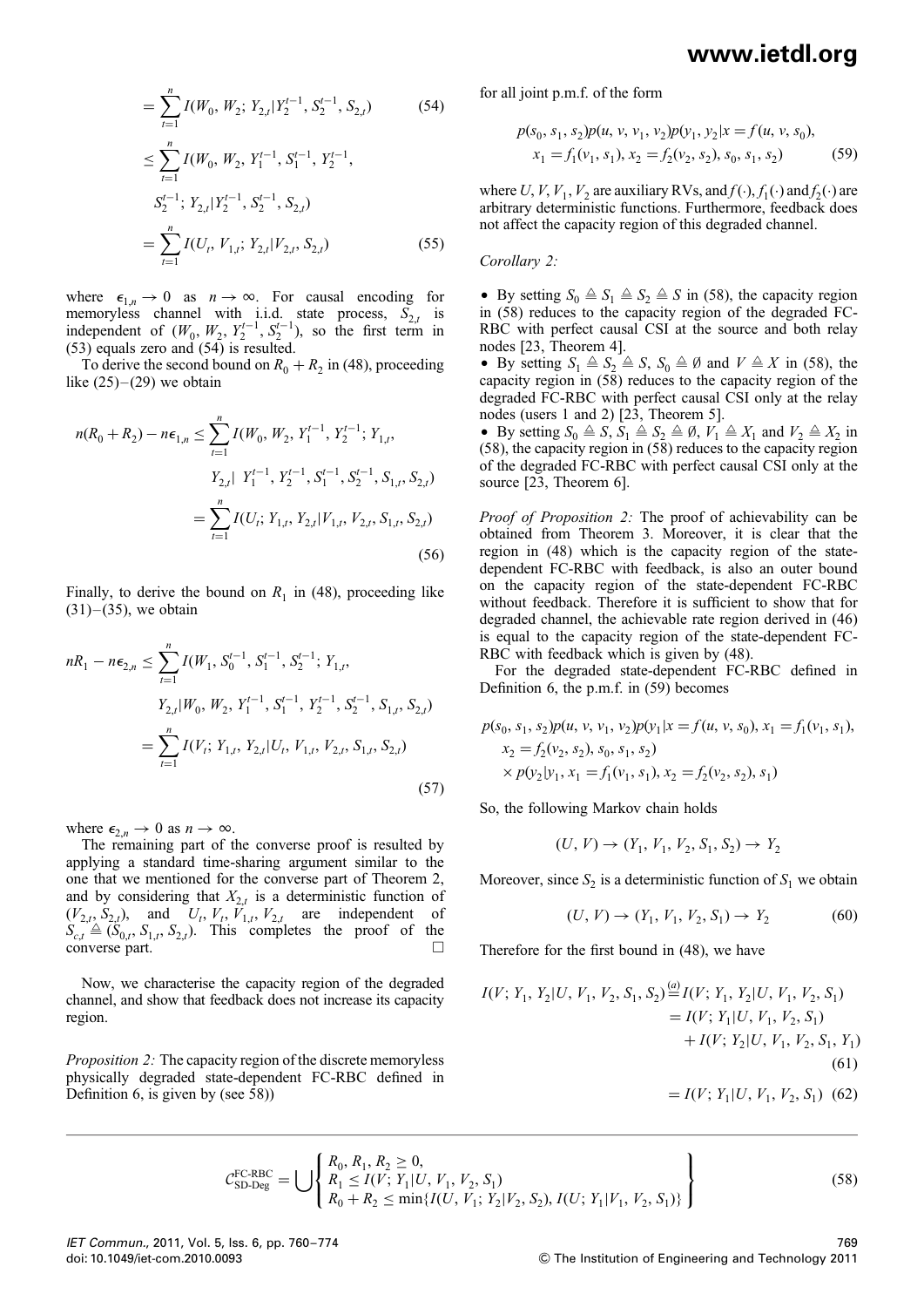where equality (*a*) is obtained using  $H(S_2|S_1) = 0$ . Moreover, based on the Markov chain in (60), the second term in (61) equals zero and (62) is resulted.

Furthermore, for the second term in the 'min' operand of the second bound in (48), we have

$$
I(U; Y_1, Y_2 | V_1, V_2, S_1, S_2) \stackrel{\text{(a)}}{=} I(U; Y_1, Y_2 | V_1, V_2, S_1)
$$
  
=  $I(U; Y_1 | V_1, V_2, S_1)$   
+  $I(U; Y_2 | V_1, V_2, S_1, Y_1)$   
(63)

 $= I(U; Y_1 | V_1, V_2, S_1)$  (64)

where equality (*a*) is obtained using  $H(S_2|S_1) = 0$ . Based on the Markov chain in (60), the second term in (63) equals zero and (64) is resulted.

Now, by substituting (62) and (64) in (48), (58) is obtained. Therefore for the degraded state-dependent FC-RBC, the rate region given in (58) coincides with the capacity region of the state-dependent FC-RBC with feedback derived in Theorem 4. This yields the capacity region of the degraded channel and shows that feedback does not affect the capacity region of it. This completes the proof.  $\Box$ 

### 5 Gaussian state-dependent RBCs

In this section, we consider the general Gaussian PC-RBC and FC-RBC with additive Gaussian interference and noise signals. We assume that the Gaussian interference which is modelled as channel state, is known partially and causally to the nodes. We use the results in Sections 3 and 4 to derive achievable rate regions for Gaussian models.

### 5.1 Channel models for the Gaussian cases

We consider the Gaussian PC-RBC with additive interference, in which the channel outputs at user 1 (relay) and user 2 at time instant  $t$  (1  $\leq$  t  $\leq$  n) are formulated by

$$
Y_{1,t} = X_t + Z_{1,t} + S_{0,t} + S_{1,t} + S_{2,t}
$$
  
\n
$$
Y_{2,t} = X_t + X_{1,t} + Z_{2,t} + S_{0,t} + S_{1,t} + S_{2,t}
$$
\n(65)

where the noises  $Z_{1,t}$  and  $Z_{2,t}$  are independent zero mean Gaussian RVs with variances  $N_1$  and  $N_2$ , respectively,  $X_t$  and  $X_{1,t}$  are the signals transmitted by the transmitter and user 1 with individual average power constraints P and  $P_1$ , respectively, that is,  $(1/n) \sum_{t=1}^{n} E[X_t^2] \le P$  and  $(1/n) \sum_{t=1}^{n} E[X_{1,t}^2] \le P_1$ . Also,  $\{S_{0,t}, S_{1,t}, S_{2,t}\}_{t=1}^{\infty}$  is an i.i.d. random process, where  $S_{0,t}$ ,  $S_{1,t}$ ,  $S_{2,t}$  are independent Gaussian distributed RVs with zero mean and variances  $P_{s0}$ ,  $P_{s1}$ ,  $P_{s2}$ , respectively. Similar to the model considered in [\[24\]](#page-14-0) for state-dependent multiple-access channel, here we assume that  $S_{0,t} + S_{1,t} + S_{2,t}$  is the total interference which is added to the channel at time  $t$ , and can be modelled as the channel state. In fact, we assume that  $S_{0,t}$ ,  $S_{1,t}$  and  $S_{2,t}$  are parts of the channel state, which are causally known to the transmitter, user 1 and user 2, respectively.

Also, we consider the Gaussian FC-RBC with additive interference, in which the channel outputs at user 1 and user 2 at time instant  $t$  ( $1 \le t \le n$ ) are formulated by

$$
Y_{1,t} = X_t + X_{2,t} + Z_{1,t} + S_{0,t} + S_{1,t} + S_{2,t}
$$
  
\n
$$
Y_{2,t} = X_t + X_{1,t} + Z_{2,t} + S_{0,t} + S_{1,t} + S_{2,t}
$$
\n(66)

where  $Z_{1,t}$ ,  $Z_{2,t}$ ,  $S_{0,t}$ ,  $S_{1,t}$ ,  $S_{2,t}$ ,  $X_t$ ,  $X_{1,t}$  are defined as for the Gaussian PC-RBC in (65).  $X_{2,t}$  is the signal transmitted by user 2 with average power constraint  $P_2$ , that is,  $(1/n) \sum_{t=1}^{n}$  $E[X_{2,t}^2] \leq P_2.$ 

Channel models in the presence of feedback for Gaussian channels in (65) and (66) are defined the same as discrete channels, that is, at time instant  $t$ , the output sequence at user 2 up to the time  $t - 1$ , that is,  $y_2^{t-1}$ , and its CSI, that is,  $s_2^{t-1}$ , are provided to user 1, and the outputs and available channel states at both users 1 and 2, that is,  $(s_1^{t-1}, y_1^{t-1}, s_2^{t-1},$  $y_2^{t-1}$ ), are provided to the transmitter, all through perfect feedback links.

### 5.2 Achievable rate regions for the Gaussian cases

In the following, denote  $\bar{x} \triangleq 1 - x$ , where  $x \in [0, 1]$ ,  $\mathbb{C}(x) \triangleq$  $1/2 \log(1 + x)$ .

Theorem 5: For the Gaussian PC-RBC with additive interference in (65), in which  $S_0$ ,  $S_1$ , and  $S_2$  are causally known to the transmitter, user 1 and user 2, respectively, the following rate region is achievable (see 67))

where  $\alpha, \beta \in [0, 1], \beta_0 \in [0, \sqrt{P/P_{s0}}], \beta_1 \in [0, \sqrt{P_1/P_{s1}}],$  $P' \triangleq P - \beta_0^2 P_{s0}$  and  $P'_1 \triangleq P_1 - \beta_1^2 P_{s1}$ .

*Proof:* The achievable rate region  $\mathcal{R}_1$  in Theorem 1 can be extended to the discrete-time Gaussian memoryless case with continuous alphabets by standard arguments [\[21\].](#page-13-0) Hence, we compute (8) with an appropriate choice of distributions to obtain (67). Assume  $\beta_0 \in [0, \sqrt{P/P_{s0}}]$ ,  $\beta_1 \in [0, \sqrt{P_1/P_{s1}}]$ ,  $\alpha, \beta \in [0, 1]$  be arbitrary real numbers. We consider the following mapping for the generated codebooks in Theorem 1 with respect to the p.m.f.  $(9)$ .

Let  $\dot{V}_1 \sim \mathcal{N}(0, P'_1), \quad \dot{U}' \sim \mathcal{N}(0, \beta \bar{\alpha} P'), \quad V' \sim \mathcal{N}(0, \alpha P')$ where  $V_1$ , U', V' are independent. Let  $U = \sqrt{\overline{B\overline{\alpha}P'P'_1}V_1} +$ U' and  $V = U + V'$ . Define  $X = V - \beta_0 S_0$  and  $X_1 = V_1$  –  $\beta_1S_1$ . Note that  $V_1$ , U', V' are independent of  $S_0$ ,  $S_1$ ,  $S_2$ . In this mapping, based on the compensation strategy the source expends a part  $\beta_0^2 P_{s0}$  of its power to clean  $S_0$  from the channel, and uses the rest of it, that is,  $P' = P - \beta_0^2 P_{s0}$ , for information transmission. Also, user 1 expends a part  $\beta_1^2 P_{s1}$ of its power to clean  $S_1$  from the channel, and uses the rest of it, that is,  $P'_1 = P_1 - \beta_1^2 P_{s1}$ , for information transmission. Now, based on the channel model (65) and by using RVs V,  $V_1$ , U, X,  $X_1$  as defined above, it is easy to compute the mutual information terms in (8). For example, to compute the

$$
\mathcal{R}_{1}^{*} = \bigcup_{\alpha,\beta \atop \beta_{0},\beta_{1}} \left\{ R_{1} \leq \mathbb{C} \left( \frac{\alpha P'}{(1 - \beta_{0})^{2} P_{s0} + P_{s2} + N_{1}} \right) - \left( \frac{\alpha P'}{(\alpha P' + P_{1} + 2\sqrt{\beta \alpha P' P_{1}})} \right) \right\} \left( \frac{\beta \overline{\alpha} P'}{\alpha P' + (1 - \beta_{0})^{2} P_{s0} + (1 - \beta_{1})^{2} P_{s1} + N_{2}} \right), \mathbb{C} \left( \frac{\beta \overline{\alpha} P'}{\alpha P' + (1 - \beta_{0})^{2} P_{s0} + P_{s2} + N_{1}} \right) \right\}
$$
(67)

770 IET Commun., 2011, Vol. 5, Iss. 6, pp. 760 –774  $\degree$  The Institution of Engineering and Technology 2011 doi: 10.1049/iet-com.2010.0093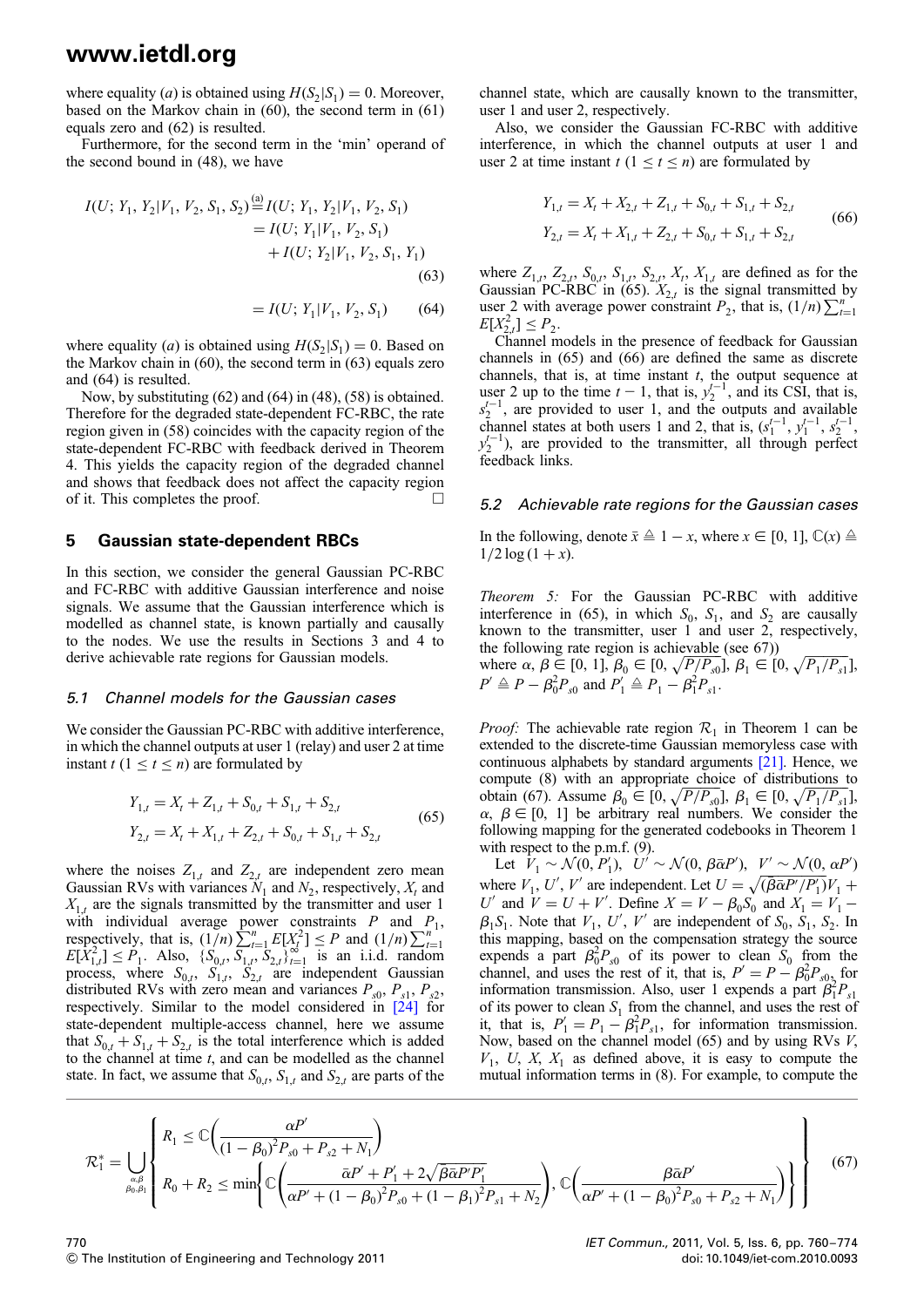first mutual information in (8) we have

$$
R_1 \le I(V; Y_1 | U, V_1, S_1)
$$
  
=  $h(Y_1 | U, V_1, S_1) - h(Y_1 | U, V_1, S_1, V)$ 

where  $h(\cdot)$  denotes differential entropy [\[21\].](#page-13-0) Due to the channel model in (65) and by using the RVs  $V, V_1, U, X, X_1$  as defined above, we obtain  $Y_1 = U + V' + (1 - \beta_0)S_0 + S_1 + S_2 + Z_1$ .

Now, for the Gaussian distribution and the above mapping

$$
h(Y_1|U, V_1, S_1) = \frac{1}{2} \log[(2\pi e)(\alpha P' + (1 - \beta_0)^2
$$
  

$$
\times P_{s0} + P_{s2} + N_1)]
$$
  

$$
h(Y_1|U, V_1, S_1, V) = h(Y_1|U, V_1, S_1, V, V')
$$
  

$$
= \frac{1}{2} \log [(2\pi e)((1 - \beta_0)^2 P_{s0} + P_{s2} + N_1)]
$$

Therefore,  $I(V; Y_1 | U, V_1, S_1)$  can be derived. Following the same procedure, other mutual information terms in (8) can be computed, and the achievable rate region in (67) is obtained. This completes the proof.  $\Box$ 

Theorem 6: For the Gaussian PC-RBC with additive interference and with feedback, in which  $S_0$ ,  $S_1$  and  $S_2$  are causally known to the transmitter, user 1 and user 2, respectively, the following rate region is achievable (see 68)) where  $\alpha, \beta \in [0, 1], \beta_0 \in [0, \sqrt{P/P_{s0}}], \beta_1 \in [0, \sqrt{P_1/P_{s1}}],$ 

 $P' \triangleq P - \beta_0^2 P_{s0}$  and  $P'_1 \triangleq P_1 - \beta_1^2 P_{s1}$ .

*Proof:* To prove this theorem, we compute (14) with the same mapping as in Theorem 5. Hence, the achievable rate region in (68) is established.  $\Box$ 

Comparing (67) with (68), we can see that in (68)  $P_{s2}$  is omitted. Further,  $N_1$  is replaced with  $(N_1N_2)/(N_1 + N_2)$ . This relation is similar to the result obtained for the Gaussian PC-RBC (without channel state) in [2, Theorem 8].

Theorem 7: For the Gaussian FC-RBC with additive interference in (66), in which  $S_0$ ,  $S_1$  and  $S_2$  are causally known to the transmitter, user 1 and user 2, respectively, the following rate region is achievable (see 69))

where 
$$
\alpha, \beta \in [0, 1], \beta_0 \in [0, \sqrt{P/P_{s0}}], \beta_1 \in [0, \sqrt{P_1/P_{s1}}], \beta_2 \in [0, \sqrt{P_2/P_{s2}}], P' \triangleq P - \beta_0^2 P_{s0}
$$
 and  $P'_1 \triangleq P_1 - \beta_1^2 P_{s1}$ .

*Proof:* To prove this theorem, it is sufficient to compute (46) with an appropriate choice of distributions. As mentioned in Theorem 3, to find the achievable rate region (46) for the statedependent FC-RBC, we assume that user 2 always selects a single codeword constructed from the alphabet  $\mathcal{V}_2$ , and then transmits a function of  $V_2$  and  $S_2$ . In the Gaussian case, we assume that  $V_2 = \emptyset$  and user 2 transmits a scaled version of the channel state which is available for it, that is,  $X_2 = -\beta_2 S_2$ . The power constraint  $P_2$  at user 2 yields  $\beta_2 \in [0, \sqrt{P_2/P_{s2}}]$ . The RVs  $V, V_1, U, X, X_1$  are defined the same as for Theorem 5. Now, based on the channel model in (66) and by substituting the RVs V,  $V_1$ ,  $V_2$ , U, X,  $X_1$ ,  $X_2$  in (46), the achievable rate<br>region in (69) is established. This completes the proof region in (69) is established. This completes the proof.

Similar to the relation between  $\mathcal{R}_1^*$  and  $\mathcal{R}_2^*$ , to obtain an achievable rate region for the Gaussian FC-RBC with additive interference and feedback, it is enough to replace  $N_1$  with  $(N_1N_2)/(N_1 + N_2)$  and also omit  $P_{s2}$  in (69). Applying these modification, (69) becomes the same as (68). This result is analogous to [2, Theorem 18].

### 5.3 Numerical examples for the Gaussian state-dependent RBCs

Here, we provide some numerical examples for the rate regions  $\mathcal{R}_1^*$  in Theorem 5,  $\mathcal{R}_2^*$  in Theorem 6 and  $\mathcal{R}_3^*$  in Theorem 7. Considering these derived achievable rate regions for the Gaussian channels, we investigate the effects of knowing the additive interference, user cooperation, feedback and the usage of compensation strategy in these channels.

[Fig. 5](#page-12-0) compares  $\mathcal{R}_1^*$  and  $\widetilde{\mathcal{R}}_3^*$  (i.e. achievable rate regions for the Gaussian PC-RBC and FC-RBC with additive interference, respectively), for the same channel parameters and for different values of  $P_{s2}$ . As mentioned before, in the FC-RBC both users can assist the transmitter, whereas in the PC-RBC only one of the users (i.e. user 1) acts as a relay. Also, as mentioned in Section 5-B, to derive  $\mathcal{R}_3^*$ , we have assumed that user 2 (relay 2) assists the transmitter by sending a scaled version of  $S_2$ , that is,  $X_2 = -\beta_2 S_2$ , to cancel part of the interference  $S_2$  from  $Y_1$ , where  $\beta_2$ depends on its power constraint (i.e.  $P_2$ ) and  $P_{s2}$ . Therefore it can be seen that when  $P_{s2} = 0$  (i.e.  $S_2 \triangleq \emptyset$ ),  $\mathcal{R}_3^*$  coincides with  $\mathcal{R}_1^*$ . As  $P_{s2}$  increases,  $\mathcal{R}_1^*$  decreases, while as

$$
\mathcal{R}_{2}^{*} = \bigcup_{\alpha,\beta \atop \beta_{0},\beta_{1}} \left\{ R_{1} \leq \mathbb{C} \left( \frac{\alpha P'}{(1 - \beta_{0})^{2} P_{s0} + (N_{1} N_{2})/(N_{1} + N_{2})} \right) \right\}
$$
\n
$$
\mathcal{R}_{2}^{*} = \bigcup_{\beta_{0},\beta_{1}} \left\{ R_{0} + R_{2} \leq \min \left\{ \mathbb{C} \left( \frac{\bar{\alpha} P' + P'_{1} + 2\sqrt{\bar{\beta}\bar{\alpha} P' P'_{1}}}{\alpha P' + (1 - \beta_{0})^{2} P_{s0} + (1 - \beta_{1})^{2} P_{s1} + N_{2}} \right), \mathbb{C} \left( \frac{\beta \bar{\alpha} P'}{\alpha P' + (1 - \beta_{0})^{2} P_{s0} + (N_{1} N_{2})/(N_{1} + N_{2})} \right) \right\}
$$
\n
$$
(68)
$$

$$
\mathcal{R}_{3}^{*} = \bigcup_{\alpha,\beta \atop \beta_{0},\beta_{1},\beta_{2}} \left\{ R_{1} \leq \mathbb{C} \left( \frac{\alpha P'}{(1 - \beta_{0})^{2} P_{s0} + (1 - \beta_{2})^{2} P_{s2} + N_{1}} \right) \right\}
$$
\n
$$
\mathcal{R}_{3}^{*} = \bigcup_{\beta_{0},\beta_{1},\beta_{2}} \left\{ R_{0} + R_{2} \leq \min \left\{ \mathbb{C} \left( \frac{\bar{\alpha} P' + P'_{1} + 2\sqrt{\bar{\beta} \bar{\alpha} P' P'_{1}}}{\alpha P' + (1 - \beta_{0})^{2} P_{s0} + (1 - \beta_{1})^{2} P_{s1} + N_{2}} \right), \mathbb{C} \left( \frac{\beta \bar{\alpha} P'}{\alpha P' + (1 - \beta_{0})^{2} P_{s0} + (1 - \beta_{2})^{2} P_{s2} + N_{1}} \right) \right\}
$$
\n
$$
(69)
$$

IET Commun., 2011, Vol. 5, Iss. 6, pp. 760–774 771 doi: 10.1049/iet-com.2010.0093 & The Institution of Engineering and Technology 2011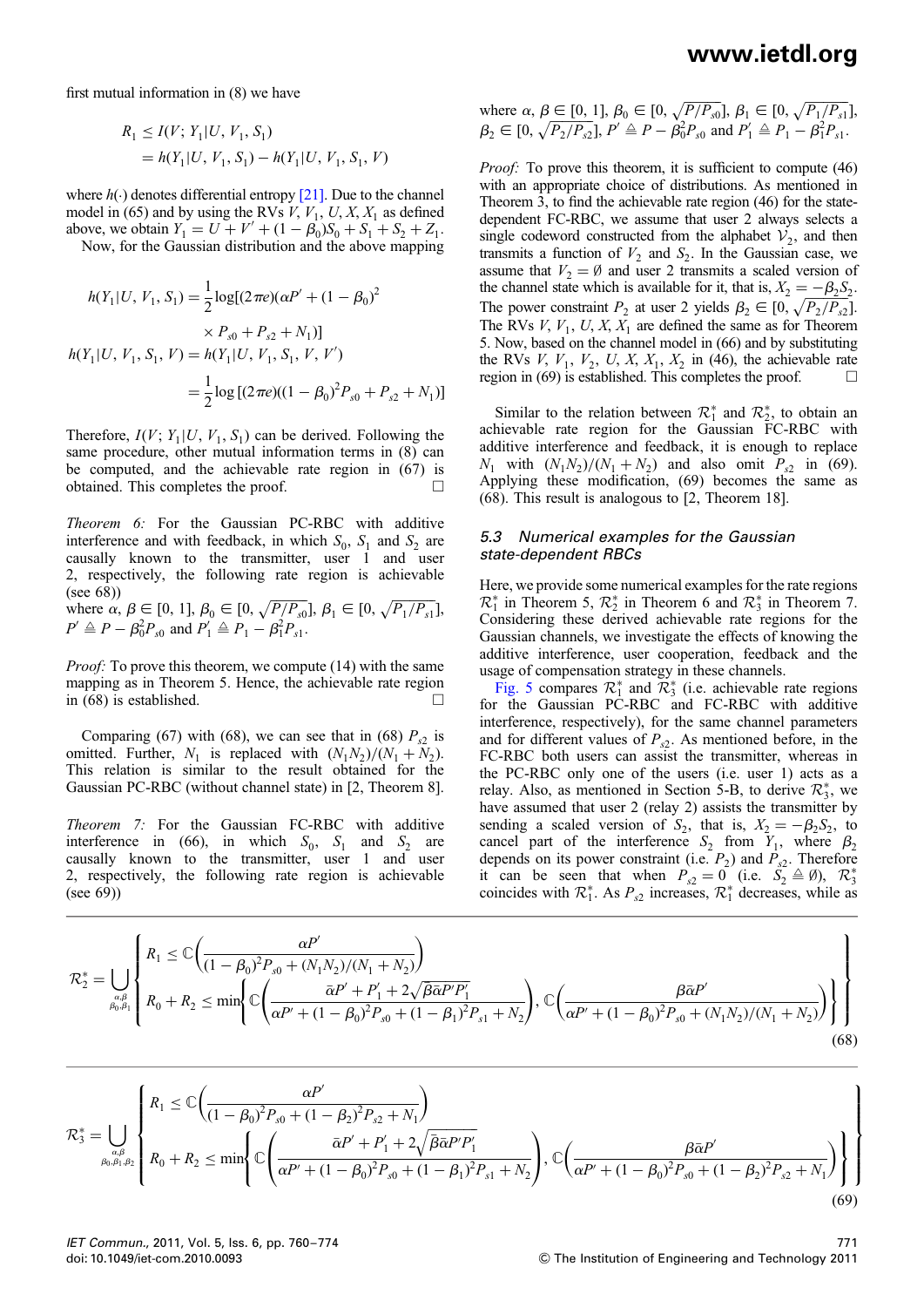<span id="page-12-0"></span>

**Fig. 5** Achievable rate regions  $\mathcal{R}_1^*$  and  $\mathcal{R}_3^*$ , for  $P = P_1 = 15$ ,  $P_2 = 7$ ,  $N_1 = 0.1$ ,  $N_2 = 1$ ,  $P_{s0} = P_{s1} = 0.5$  and different values of  $P_{s2}$ 

long as  $P_{s2} \leq P_2$ , the resulted achievable rate regions  $\mathcal{R}_3^*$ coincide with that of the case where  $P_{s2} = 0$ . This happens because for these cases in the FC-RBC, the decoder of user 2 cancels  $S_2$  from  $Y_2$ , and the encoder of user 2 cancels the interference  $S_2$  from  $Y_1$  by sending  $X_2 = -S_2$  over the channel. For  $\hat{P}_{s2} > P_2$ ,  $\hat{R}_3^*$  also decreases, although it still outperforms  $\mathcal{R}_1^*$ . In fact, this happens because the encoder of user 2 in the FC-RBC can cancel part of the interference  $S_2$  from  $Y_1$  up to its maximum power  $P_2$ , however, it cannot completely cancel  $S_2$  from  $Y_1$  for  $P_{s2} > P_2$ .

In Fig. 6 the achievable rate region for the Gaussian PC-RBC with additive interference and feedback, that is,  $\mathcal{R}_2^*$  given in (68), is plotted for different values of  $P_{s0}$ ,  $P_{s1}$  and  $P_{s2}$ . Note that since user 2 always knows the interference  $S_2$ , it cancels  $S_2$  from  $Y_2$ . Also,  $S_2$  can be cancelled from  $Y_1$ , because  $S_2$  is available at user 1 via the feedback link. Therefore the interference  $S_2$  with power  $P_{s2}$  has no effect on the achievable rate region  $R_2^*$ derived for the Gaussian PC-RBC with feedback, as it can be seen from (68). In Fig. 6, we investigate the effect of using the compensation strategy at the transmitter and the encoder of user 1. Setting  $\beta_0 = 0$  (or  $\beta_1 = 0$ ) denotes the case where the compensation strategy at the transmitter (or user 1) is ignored. It can be seen that without the compensation strategy, the achievable rate region decreases significantly with respect to the case where  $\beta_0 \neq 0$  (or  $\beta_1 \neq 0$ ).

In [Fig. 7](#page-13-0), considering  $\mathcal{R}_1^*$ , we assume that the transmitter and user 1 share the total amount of power  $P<sub>T</sub>$ , that is,

 $P_T = P + P_1$ , where  $P = \gamma P_T$  and  $P_1 = (1 - \gamma)P_T$  for  $\gamma \in [0, 1]$ . In [Fig. 7](#page-13-0), the achievable rate region  $\mathcal{R}_1^*$  is plotted under the conditions  $P_{s1} = P_{s2} = 0$  and  $N_1 < N_2$ . For each  $\gamma \in [0, 1]$ , a different achievable rate region is obtained. The value of  $\gamma = 1$  denotes the case where the relay encoder is off and the channel reduces to a Gaussian BC. As we see from [Fig. 7,](#page-13-0) when  $\gamma$  decreases the maximum achievable rate of  $R_1$  (the cut-off point on  $R_1$ -axis) decreases. This is because the link from the transmitter to user 1 becomes weak. The variations of the maximum achievable rate of  $R_2$  (the cut-off point on  $R_2$ -axis) with respect to  $\gamma$  is different. As we see from [Fig. 7,](#page-13-0) by decreasing  $\gamma$  from 1 down to a critical value denoted by  $\gamma^*$  (for the channel parameters in [Fig. 7](#page-13-0),  $\gamma^* \simeq 0.6$ ), the maximum achievable rate of  $R_2$  (the cut-off point on  $R<sub>2</sub>$ -axis) increases. This is because the dedicated power to the relay node [i.e.  $(1 - \gamma)P_T$ ] increases, and it can assist the transmitter for relaying the message  $W_2$  to user 2. For  $\gamma \leq \gamma^*$ , however, as  $\gamma$  decreases the maximum achievable rate of  $R_2$  (the cut-off point on  $R_2$ -axis) also decreases, because for these values of  $\gamma$  the assigned power to the transmitter, that is,  $P = \gamma P$ <sub>T</sub>, is substantially reduced and the link from the transmitter to the relay becomes weak. The weaker the link from the transmitter to the relay is, the smaller gain can be achieved by using the relay, although a larger  $P_1$  is assigned to the relay. Note that since for each  $\gamma$  an achievable rate region can be obtained, the



**Fig. 6** Achievable rate region  $\mathcal{R}_2^*$  for  $P = 7$ ,  $P_1 = 3$ ,  $N_1 = 0.1$ ,  $N_2 = 1$ , and different values of  $P_{s0}$ ,  $P_{s1}$  and  $P_{s2}$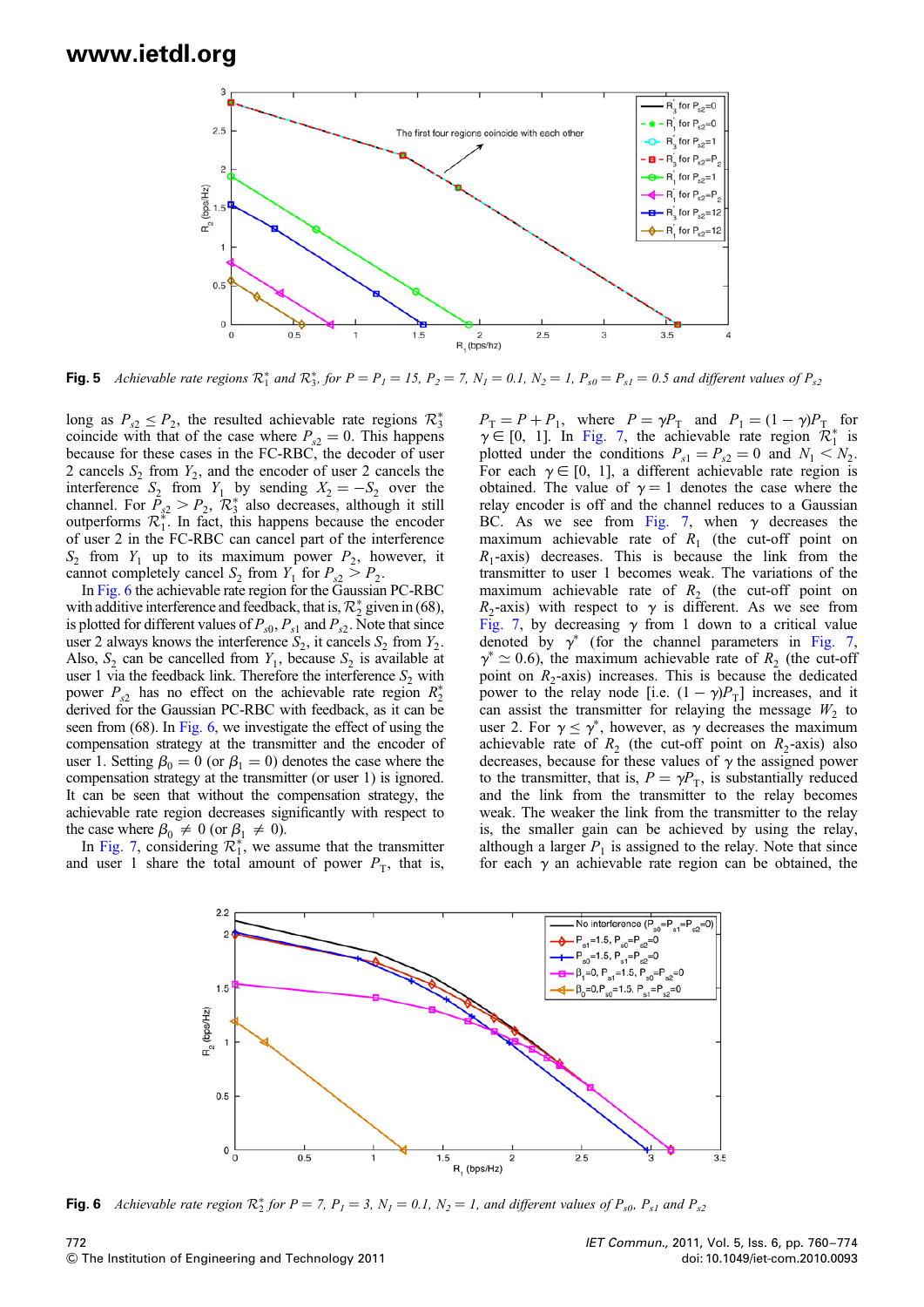<span id="page-13-0"></span>

**Fig. 7** Achievable rate region  $\mathcal{R}_1^*$  under total power constraint, for  $P_T = 10$ ,  $N_I = 0.1$ ,  $N_2 = I$ ,  $P_{s0} = 0.5$  and  $P_{sI} = P_{s2} = 0$ 

union of these derived regions is also achievable. So, we let  $\gamma$ get all values of the interval [0, 1]. Then, taking the union of all  $\mathcal{R}_1^*$  derived by varying  $\gamma \in [0, 1]$ , an achievable rate region is established for the Gaussian PC-RBC with additive interference which is denoted as 'Union over all  $\gamma \in [0, 1]$ ' in Fig. 7.

### 6 Conclusion

In this study, we investigated PC-RBC and FC-RBC with partial causal CSI. We derived an achievable rate region for the general discrete memoryless PC-RBC with causal CSI, and established the capacity region of the degraded case. We also derived the capacity region of discrete memoryless PC-RBC with feedback and causal CSI, and showed that feedback does not increase the capacity region of the degraded channel. Similarly, we derived an achievable rate region for the general FC-RBC with causal CSI and established the capacity region for the physically degraded case. The capacity region of the discrete memoryless FC-RBC with feedback and causal CSI was also established, and it was shown that feedback does not increase the capacity region of the degraded channel. Also, we investigated the Gaussian PC-RBC and FC-RBC with additive interference which is modelled as the channel state, and we established achievable rate regions for these channels. Providing numerical examples, we investigated the effects of knowing the additive interference, user cooperation, feedback and the usage of compensation strategy in these channels.

### 7 Acknowledgments

This work was partially supported by Iran National Science Foundation (INSF) under contract No. 88114/46 and by Iran Telecommunication Research Center (ITRC). The material in this paper has been partly presented at the IEEE International Symposium on Information Theory (ISIT), Korea, June/July 2009 [23]. The authors wish to thank Mahtab Mirmohseni and Reza Bayat for their helpful comments on this paper.

### 8 References

- 1 Kramer, G., Gastpar, M., Gupta, P.: 'Cooperative strategies and capacity theorems for relay networks', IEEE Trans. Inf. Theory, 2005, 51, (9), pp. 3037– 3063
- 2 Liang, Y., Veeravalli, V.V.: 'Cooperative relay broadcast channels', IEEE Trans. Inf. Theory, 2007, 53, (3), pp. 900–928
- 3 Liang, Y., Kramer, G.: 'Rate regions for relay broadcast channels', IEEE Trans. Inf. Theory, 2007, 53, (10), pp. 3517– 3535
- 4 Cover, T.M., El Gamal, A.: 'Capacity theorems for relay channels', IEEE Trans. Inf. Theory, 1979, 25, (5), pp. 572–584
- 5 Cover, T.M.: 'Comments on broadcast channels', IEEE Trans. Inf. Theory, 1998, 44, (6), pp. 2524– 2530
- Keshet, G., Steinberg, Y., Merhav, N.: 'Channel coding in the presence of side information: subject review' (Foundation and Trends in Communications and Information Theory, 2008)
- 7 Jafar, S.A.: 'Capacity with causal and non-causal side information: a unified view', IEEE Trans. Inf. Theory, 2006, 52, (12), pp. 5468– 5474
- Shannon, C.E.: 'Channels with side information at the transmitter', IBM J. Res. Develop., 1958, 2, pp. 289-293
- 9 Erez, U., Shamai, S., Zamir, R.: 'Capacity and lattice strategies for canceling known interference', IEEE Trans. Inf. Theory, 2005, 51, (11), pp. 3820–3833
- 10 Willems, F.M.J.: 'On Gaussian channels with side information at the transmitter'. Proc. Ninth Symp. Information Theory in the Benelux, The Netherlands, May 1988, pp. 129–135
- Willems, F.M.J.: 'Signaling for the Gaussian channel with side information at the transmitter'. Proc. IEEE Int. Symp. Information Theory (ISIT 2000), Sorrento, Italy, June 2000, p. 348
- 12 Khosravi-Farsani, R., Akhbari, B., Aref, M.R.: 'Achievable rate regions for dirty tape channels and joint writing on dirty paper and dirty tape'. Proc. IEEE Information Theory Workshop (ITW2010), Dublin, Ireland, September 2010, pp.  $1-5$
- 13 Steinberg, Y.: 'Coding for the degraded broadcast channel with random parameters, with causal and noncausal side information', IEEE Trans. Inf. Theory, 2005, 51, (8), pp. 2867-2877
- 14 Sigurjonsson, S., Kim, Y.H.: 'On multiple user channels with state information at the transmitters'. Proc. IEEE Int. Symp. Information Theory (ISIT'05), Adelaide, Australia, September 2005, pp. 72–76
- 15 Zaidi, A., Kotagiri, S., Laneman, J.N., Vandendorpe, L.: 'Cooperative relaying with state available noncausally at the relay', IEEE Trans. Inf. Theory, 2010, 56, (5), pp. 2272– 2298
- 16 Zaidi, A., Vandendorpe, L.: 'Lower bounds on the capacity of relay channel with states at the source'. EURASIP J. Wirel. Commun. Netw., 2009, 2009, article id 634296, doi:10.1155/2009/ 634296, pp. 1-22
- 17 Akhbari, B., Mirmohseni, M., Aref, M.R.: 'Compress-and-forward strategy for the relay channel with non-causal state information'. Proc. IEEE Int. Symp. Information Theory (ISIT'09), Seoul, Korea, June/ July 2009, pp. 1169– 1173
- 18 Akhbari, B., Mirmohseni, M., Aref, M.R.: 'Compress-and-forward strategy for relay channel with causal and non-causal channel state information', IET Commun., 2010, 4, (10), pp. 1174–1186
- Khormuji, M.N., Skoglund, M.: 'The relay channel with partial causal state information'. Proc. IEEE Int. Symp. Information Theory and its Application (ISITA'08), Auckland, New Zealand, December 2008, pp.  $1-6$
- 20 Zaidi, A., Vandendorpe, L.: 'Rate regions for the partially-cooperative relay broadcast channel with non-causal side information'. Proc. IEEE Int. Symp. Information Theory (ISIT'07), Nice, France, June 2007, pp. 1246– 1250
- 21 Cover, T.M., Thomas, J.A.: 'Elements of Information Theory' (Wiley Series in Telecommunications, 2006, 2nd edn.)